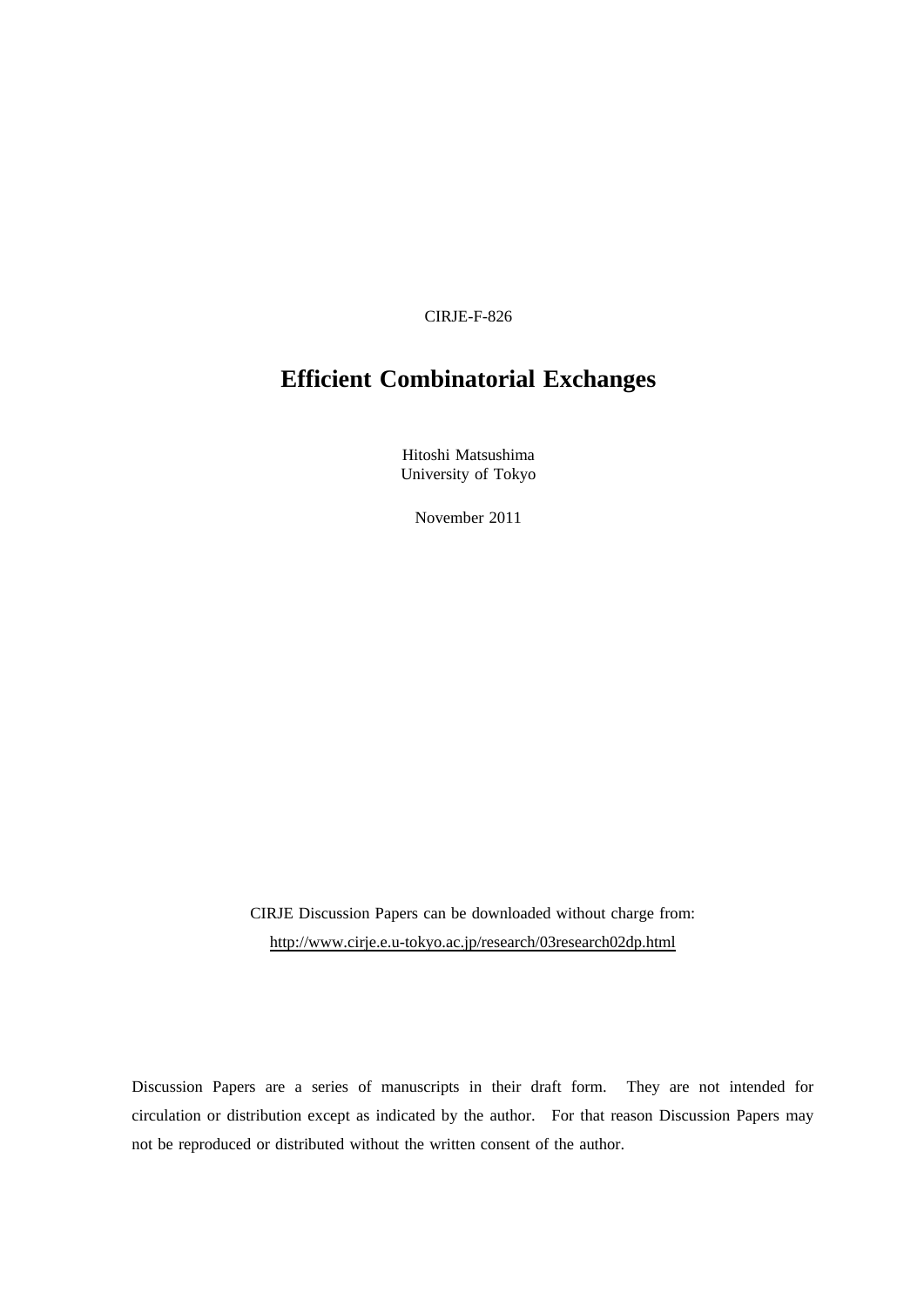# **Efficient Combinatorial Exchanges**<sup>1</sup>

Hitoshi Matsushima<sup>2</sup> Department of Economics, University of Tokyo

> First Version: November 11, 2011 This Version: November 14, 2011

#### **Abstract**

 We investigate combinatorial exchanges as a generalization of combinatorial auctions and bilateral trades, where the multiple commodities to be traded are possessed by participants and a central planner as endowments. Private values, risk neutrality, and independent types are assumed. Efficiency, Bayesian Incentive Compatibility, and Interim Individual Rationality are required. We characterize the least upper bound of the central planner's expected revenue. We introduce a stability notion, namely, the marginal core, to the assumption that the central planner's endowment is unprotected. We show that the central planner has a deficit in expectation if and only if the marginal core is non-empty.

**Keywords:** Combinatorial Exchanges, Groves Mechanisms, Outside Opportunity, Efficient Endowment, Deficit, Marginal Core

**JEL Classification Numbers:** D44, D61, D82

-

<sup>&</sup>lt;sup>1</sup> This study was supported by a grant-in-aid for scientific research (KAKENHI 21330043) from the Japan Society for the Promotion of Science (JSPS) and the Ministry of Education, Culture, Sports, Science and Technology (MEXT) of the Japanese government.

<sup>&</sup>lt;sup>2</sup> Department of Economics, University of Tokyo, Hongo, Bunkyo-ku, Tokyo 113-0033, Japan. E-mail: hitoshi[at]e.u-tokyo.ac.jp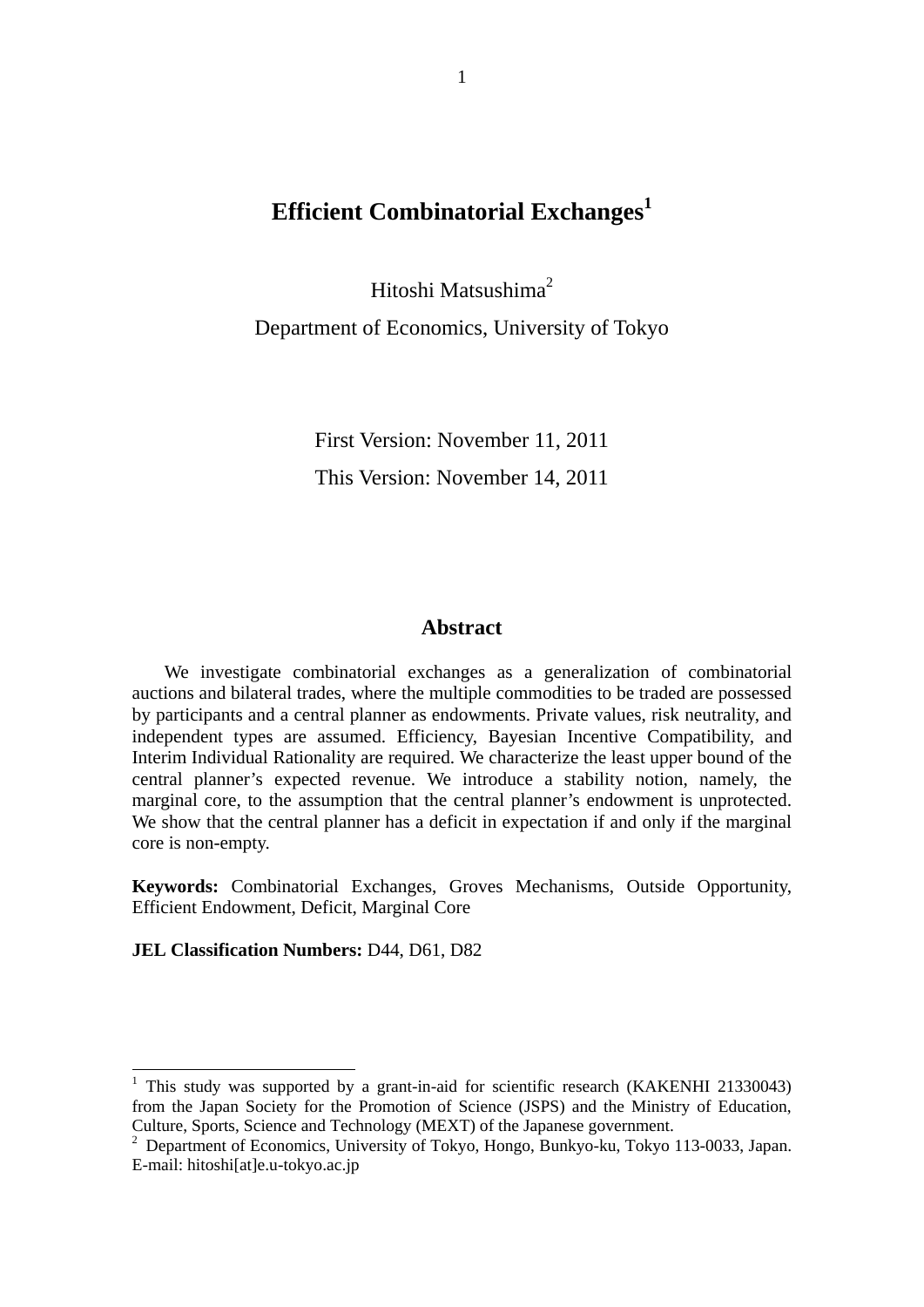## **1. Introduction**

 This paper investigates collective decision problems that have incomplete information, namely, *combinatorial exchanges*. Combinatorial exchanges are regarded to unify and generalize both cases of *bilateral trades* concerning a bargaining aspect of trading, such as those investigated by Myerson and Satterthwaite  $(1983)$ , and *combinatorial auctions*, which have been explored by several authors such as Rassenti, Bulfin, and Smith (1982), Kelso and Crawford (1982), and Ausubel and Milgrom (2002). In the same manner as combinatorial auctions, multiple heterogeneous commodities are traded altogether such as spectrums; these commodities are divided into multiple packages to be allocated to participants (players), according to a specified revelation mechanism with side payments, along with these participants' announcements.

Combinatorial auctions generally assume that the central planner (mediator or government) possesses all the commodities to be traded as his (or her) initial endowment. In realistic situations such as spectrum allocations, however, each participant's valuations of these commodities is crucially dependent on his valuations of those commodities that are possessed by other participants or himself as their initial endowments, which are regarded as substitutes and complements. Hence, the central planner expects to improve welfare further by exchanging their initial endowments with each other and allocating the central planner's initial endowment at the same time.

The framework of combinatorial exchanges does allow tradable commodities to be possessed not only by the central planner but also by players as their initial endowments; each participant sells his initial endowment and purchases another package of commodities at the same time.<sup>4</sup> However, each player has the *outside opportunity* not to participate in the collective decision problem and instead to consume his initial endowment by himself; he could thus have significant bargaining power over the central planner in this case. Consequently, in order to implement efficient allocations

-

<sup>&</sup>lt;sup>3</sup> For related studies, such as double auctions, see Chatterjee and Samuelson (1983), Wilson (1985), and Matsushima (2008), for instance.

<sup>&</sup>lt;sup>4</sup> For the argument about the importance of combinatorial exchanges, see Milgrom (2007). See also Chapter 1 of Milgrom (2004).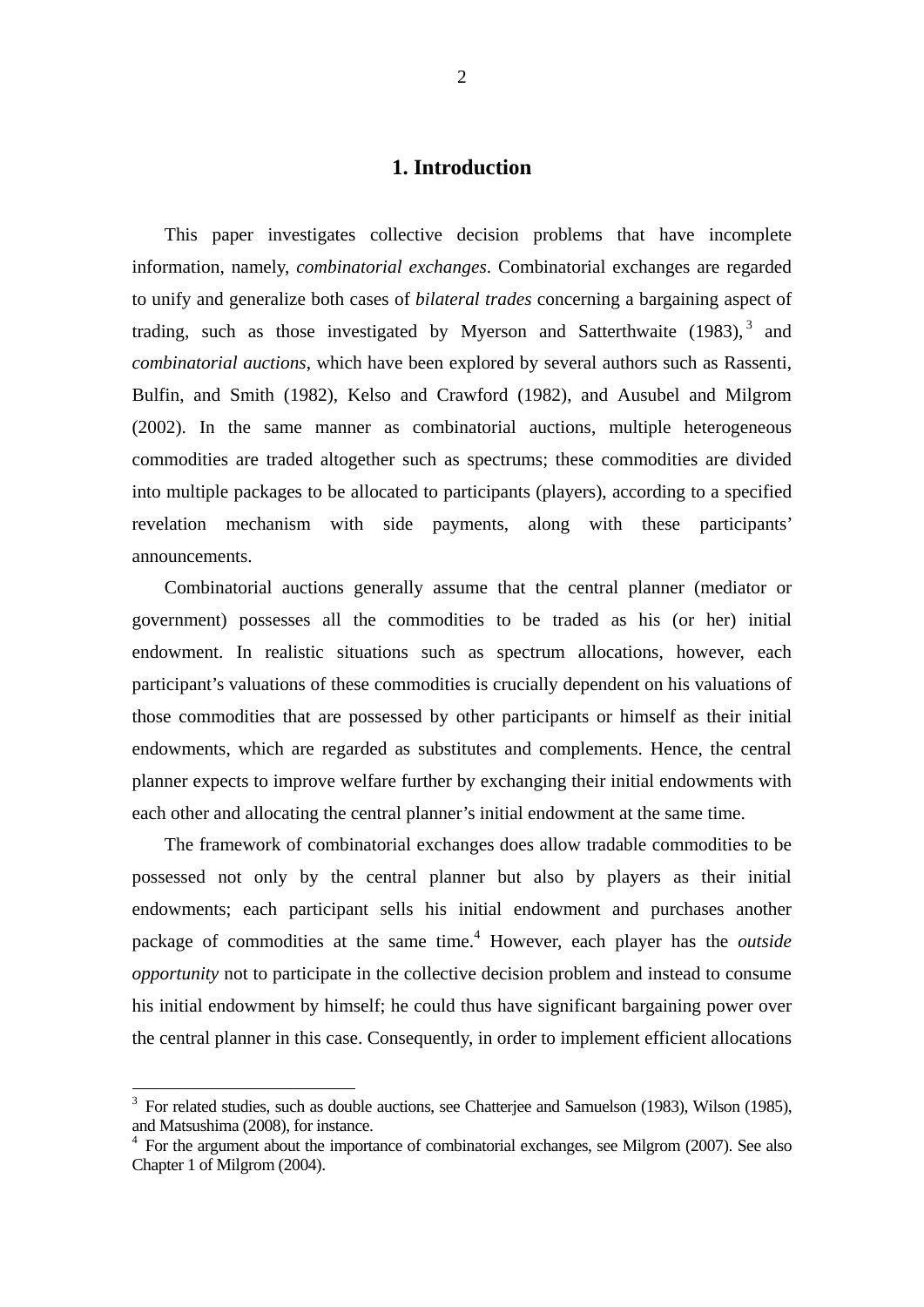in an incentive-compatible manner, the central planner has to make considerable subsidies that fulfill their informational rents. For instance, as Myerson and Satterthwaite (1983) pointed out, in the opposing case of combinatorial exchanges such as bilateral trades, where the central planner has no initial endowment to be traded, it might be inevitable for the central planner to have a deficit in expected revenue. This contrasts with the case of combinatorial auctions, which guarantees the positivity of the central planner's expected revenue.

 Based on these observations, the purpose of this paper is to clarify the degree of financial burden on the central planner when implementing efficient allocations in the context of combinatorial exchanges in a manner that is consistent not only with *Bayesian Incentive Compatibility* (BIC) but also with *Interim Individual Rationality* (IIR). IIR requires each player's interim expected payoff to be at least the same as his type-dependent outside opportunity value. In particular, the main concern of this paper is to clarify what is the necessary and sufficient condition under which the central planner has a deficit in expected revenue.

 This paper permits each player's consumption to have an *externality* effect on other players' welfare. We assume quasi-linearity, risk-neutrality, private values, and an independent distribution of types. We also assume the *payoff/revenue equivalence* property in terms of a Bayesian Nash equilibrium, according to which, along with efficiency, we can focus only on *Groves mechanisms* that are consistent with IIR.

 We derive the least upper bound of the central planner's expected revenue in general collective decision problems. We then show a full characterization of the case that the central planner has a deficit in expected revenue in the context of combinatorial exchanges from the viewpoint of *stability*. We introduce a new concept that is a weaker version of the core, namely the *marginal core*, which is defined as the collection of all efficient imputations that are unblocked by any coalition that consists of all players but a single player, i.e., are *marginally unblocked*.

Besides the restriction on possible blocking coalitions, there is a substantial difference from the standard definition of the core in that the imputation for the central planner is assumed to be *zero* in our definition; it was assumed in our definition that each player's initial endowment is protected by his private property right, while the central planner's initial endowment is *unprotected*. This assumption excludes an aspect

3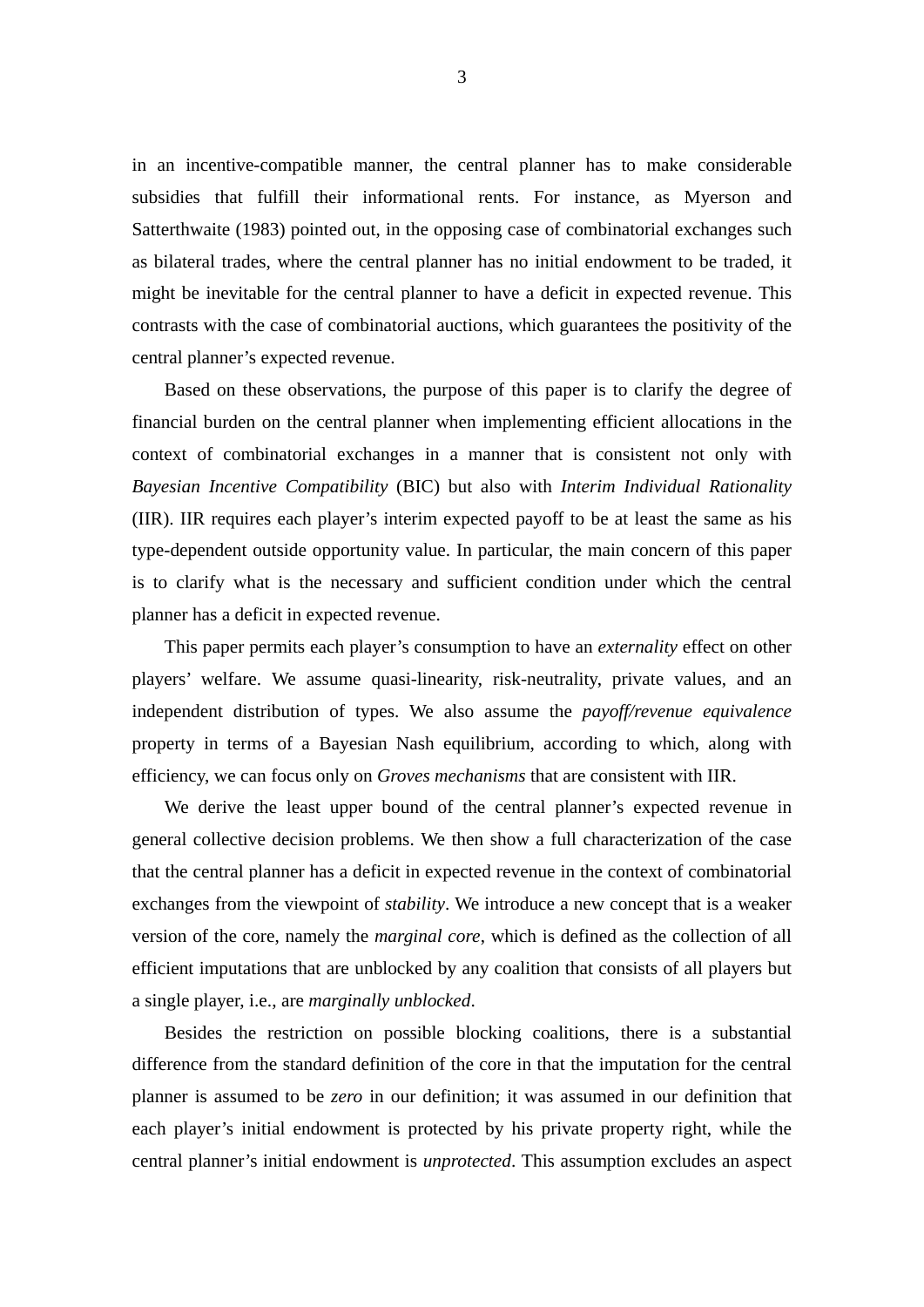of the functioning of the competition among players, making the non-emptiness of the marginal core difficult to be satisfied whenever the central planner possesses sufficient commodities.

 Based on these observations, we introduce a key condition named *Efficient Endowment* (EE). This condition implies that for each player, there is a particular type with which the consumption of his initial endowment by himself is valuable to the point that the efficient allocation rule will assign it to him, irrespective of other players' types. The condition of EE makes each player's bargaining power over the central planner the *strongest*. Under EE, we show that *the marginal core is non-empty if and only if the central planner has a deficit in expected revenue*.

 This characterization result unifies and generalizes the cases of combinatorial auctions and bilateral trades. In combinatorial auctions, where the central planner possesses all commodities, it is inevitable that the marginal core is empty, which automatically implies that the central planner can earn nonnegative expected revenue. By contrast, Myerson and Satterthwaite (1983) investigated bilateral trades between a single seller and a single buyer, where the seller possesses a single unit of an indivisible commodity, while the buyer and central planner have no initial endowments. They showed that no efficient mechanism satisfies BIC, IIR, or the balanced budgets across participants, implying that it is inevitable for the central planner to have a deficit in expected revenue. The model of Myerson and Satterthwaite could be regarded as an example of a special case of combinatorial exchanges in which the central planner possesses no initial endowment. Under the condition of EE, it is inevitable that the marginal core is non-empty, automatically implying that the central planner has a deficit in expected revenue in any efficient mechanism that is consistent with BIC and IIR. In this case, the central planner loses the amount of money equivalent to *the maximal net expected surplus in the entire economy*.

Based on this characterization, it is shown to be generally impossible to make stability in terms of the marginal core compatible with BIC and IIR. Whenever a player possesses a sufficient initial endowment, the exclusion of him from the collective decision problem results in a decrease in other players' welfare. By excluding this player, they consequently lose the valuable chance to win the commodities that this excluded player possessed. This makes the marginal core unlikely to be empty, but, at the same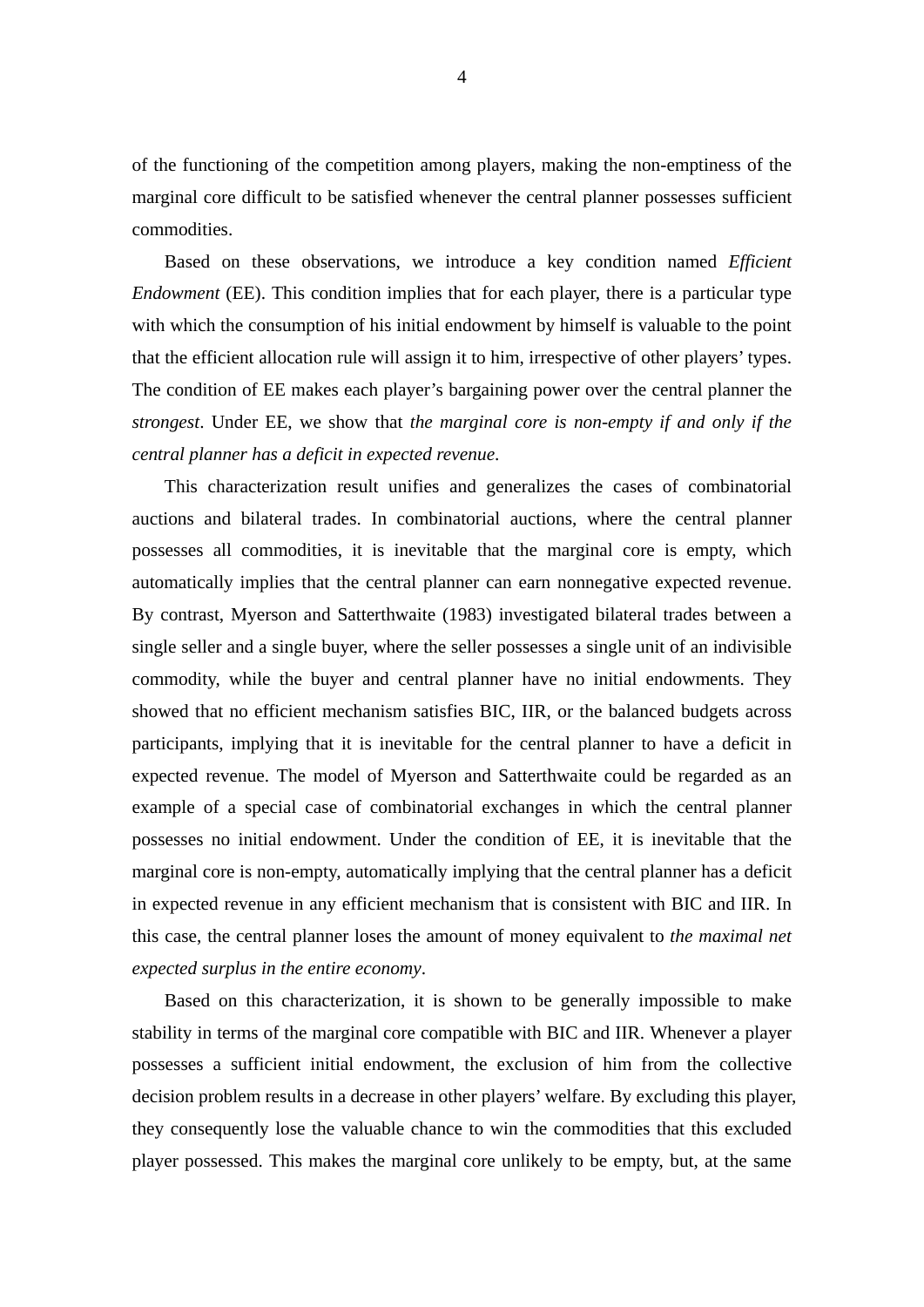time, allows players to have significant *bargaining powers* over the central planner, making his expected revenue negative. Our characterization implies that the non-emptiness of the marginal core is equivalent to the negativity in the central planner's expected revenue.

The standard definition of the coalitional game has been intensively considered in previous studies of combinatorial auctions such as Bernheim and Whinston (1986), Ausubel and Milgrom (2002), Milgrom (2007), Day and Raghavan (2007), and Day and Milgrom (2008). Day and Raghavan (2007) and Day and Milgrom (2008) investigated so-called core-selecting mechanisms that have the advantage of stability over a Groves mechanism; a core-selecting mechanism assigns to each type profile an imputation that is included in the core associated with the standard coalitional game. These works commonly defined the stability notion as the robustness of an imputation in terms of the possibility of any coalition persuading the central planner to allow its members to consume his endowment exclusively. Consequently, the requirement of this stability might make the central planner's revenue greater than that for a Groves mechanism.

By contrast, the present paper differently defines a stability notion as the existence of an imputation that is robust to the possibility of any size  $(n-1)$  coalition conspiring to *steal* the central planner's initial endowment without his allowance by removing the other player. The central planner's initial endowment is assumed to be unprotected by his property right, and he has no means of retaliating for theft, implying that his imputation can never be positive. However, in terms of possible retaliation measures, the removed player can cancel his participation by withdrawing his initial endowment from the collective decision problem, removing the opportunity of its exchange from all members of the coalition. Hence, any imputation could be regarded as being stable if any size  $(n-1)$  coalition hesitates to conspire to steal the central planner's initial endowment because they are afraid of the removed player's subsequent retaliation.<sup>5</sup>

We further investigate a special case where a single player possesses all commodities as his initial endowment. With minor restrictions, the central planner's expected deficit is the *worst* of all possible distributions of initial endowments; the loss of the central planner's expected revenue in this single seller case, compared with in the

-

<sup>&</sup>lt;sup>5</sup> We note that in this case these players cannot enjoy the positive externality effect induced by the removed player's consumption.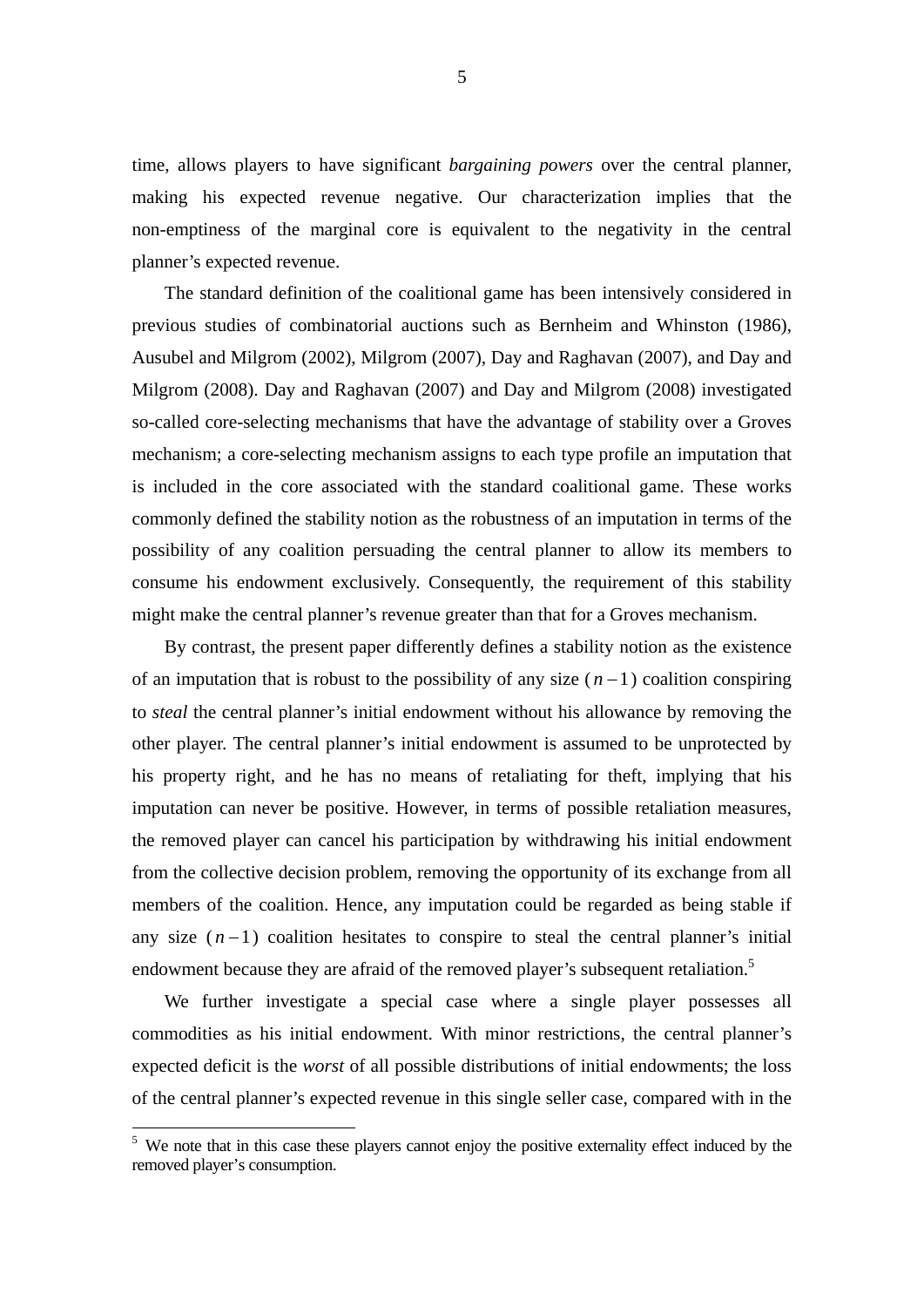combinatorial auction case, could be equal to *the gross surplus induced by efficient allocations*.

We further investigate mechanisms that are not of Groves' type, and show an important result implying that *with EE, the emptiness of the marginal core is a necessary and sufficient condition under which there exists a Bayesian incentive compatible mechanism with Interim Individual Rationality that makes the central planner's ex post revenue nonnegative at all times.*

Several works in the mechanism design literature, such as Cremer and McLean (1985, 1988), Matsushima (1990a, 1990b, 2007), and Aoyagi (1999), have investigated the correlated types distribution. In particular, Matsushima (2007) showed a sufficient condition for the existence of efficient mechanisms that satisfy BIC, IIR, and the balanced budgets, implying that the central planner's expected revenue can be nonnegative. In contrast to these works, the present paper assumes the independent types distribution rather than correlated types.

Cramton, Gibbons, and Klemperer (1987) investigated the problem of dissolving partnerships as a special case of bilateral trades; players have nearly equal shares in their partnership and trade these shares with each other. They showed that the achievement of efficiency can be compatible with BIC, IIR, and the balanced budgets. Their case, however, does not satisfy EE; the efficient allocation rule always assigns the total share to the player who appreciates the value of their partnership more than does the other player, contradicting EE.

Several works, such as Jehiel and Moldovanu (1996), Jehiel, Moldovanu, and Stacchetti (1999), and Figueroa and Skreta (2009), have investigated auctions that have externality. Figueroa and Skreta (2009) investigated a single-unit auction that has externality where each player's outside opportunity depends on his type. They assumed that the central planner can make a binding commitment to make inefficient allocations as a device for threatening any player who considers not participating in this auction. In contrast to their work, the present paper does not allow any such commitment device; it is assumed that the central planner invariably implements efficient allocations for the members who actually participated, regardless of whether a particular player decided not to participate.

The organization of the remainder of this paper is as follows. Section 2 describes a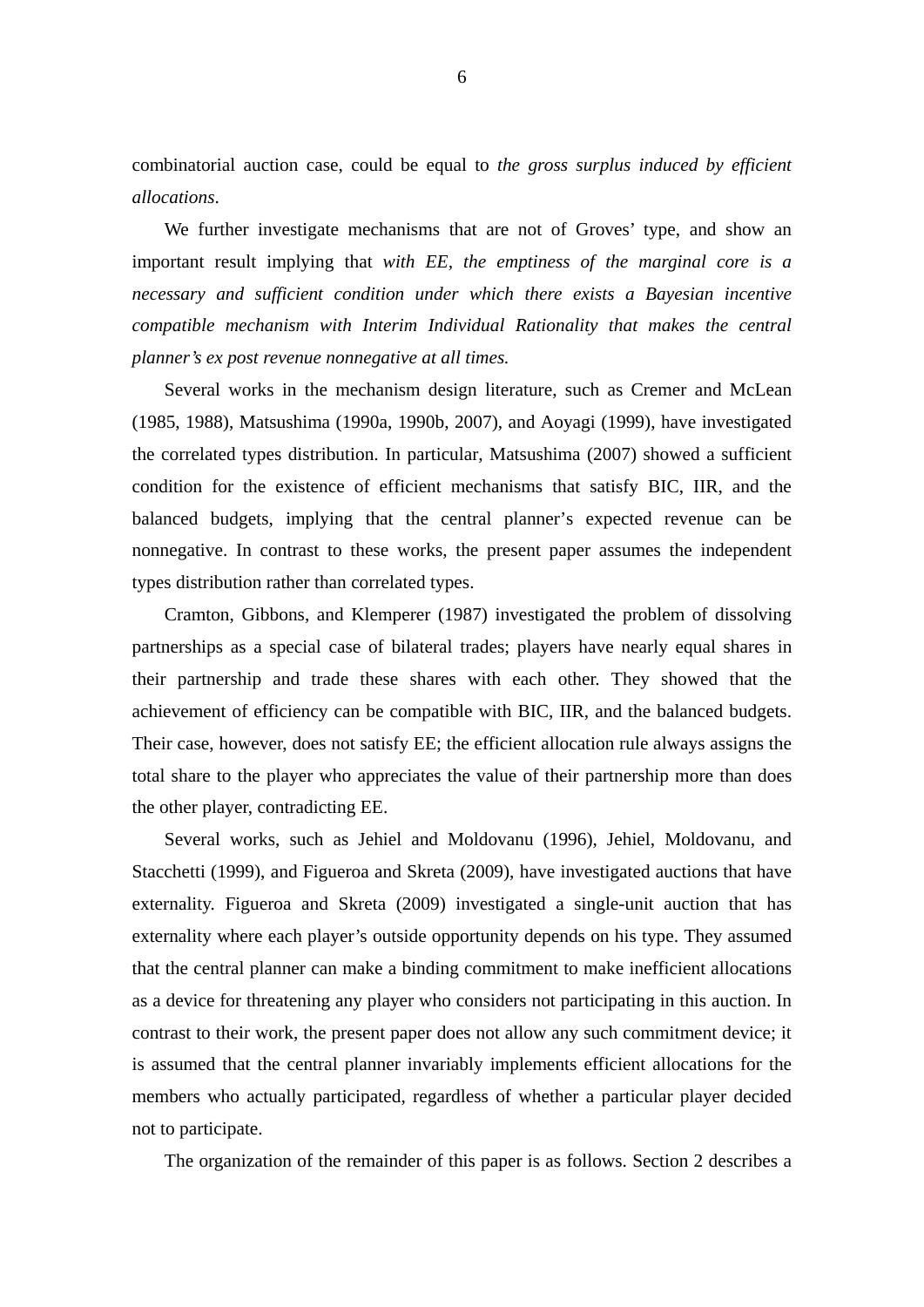basic model for general collective decision problems and demonstrates a calculation method for the least upper bound of the central planner's expected revenue. Section 3 explains combinatorial exchanges and EE, and describes a tractable characterization of the least upper bound. Section 4 describes a main theorem that under EE, the non-emptiness of the marginal core is necessary and sufficient for the central planner's deficit in expected revenue. Section 5 considers special cases such as bilateral trades, combinatorial auctions, and single seller cases. Section 6 gives several discussions about equal endowment distributions, incompatibility with stability, ex post revenue and deficit, and an issue concerning complexity and privacy. Section 7 concludes.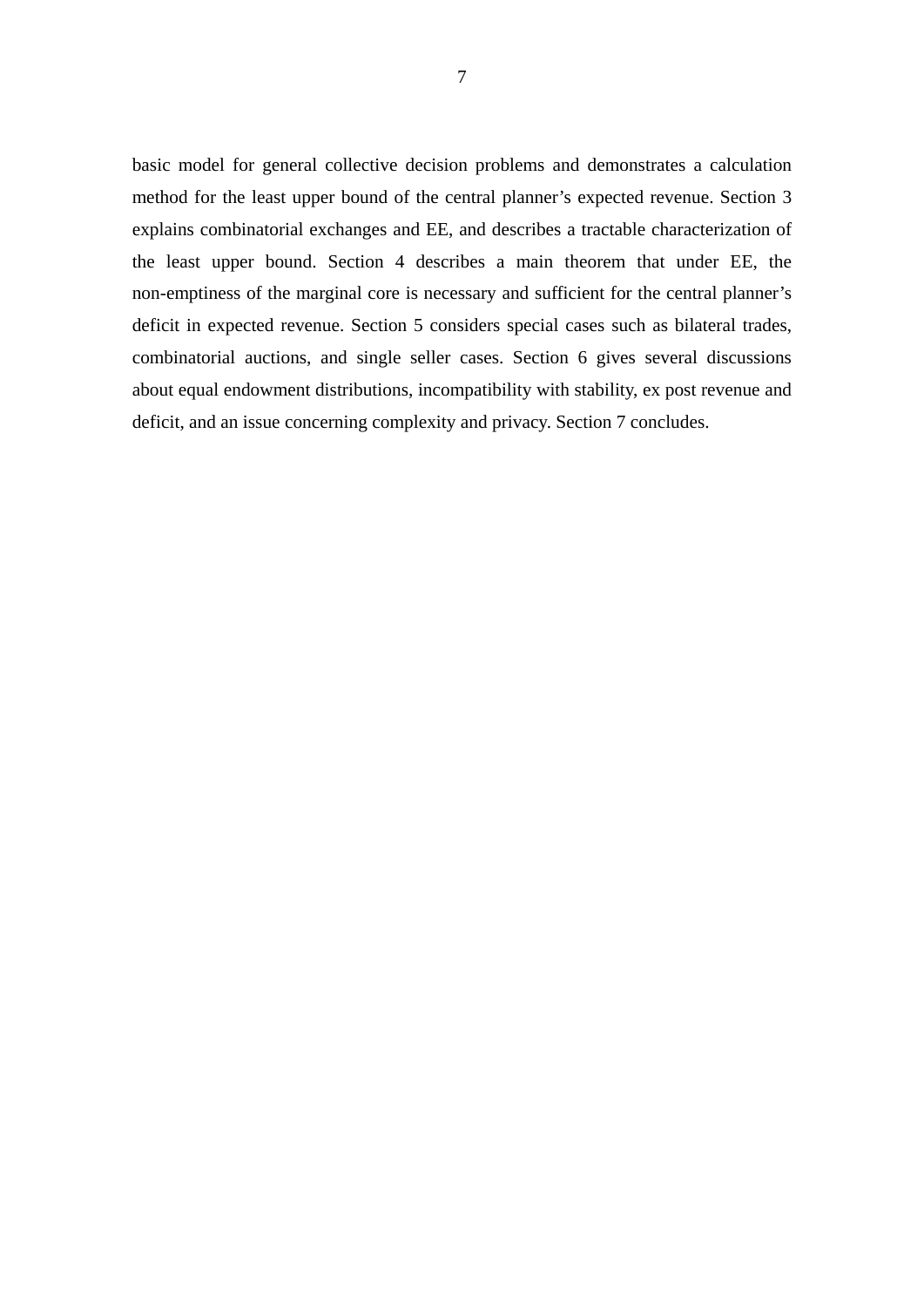### **2. The Basic Model**

Let us consider a *collective decision problem that has incomplete information* in the following manner. Let  $N = \{1, 2, ..., n\}$  denote the finite set of *players* (traders or agents), where  $n \ge 2$ . Each player  $i \in N$  has a *type*  $\omega_i \in \Omega_i$  that is unknown to either other players or the *central planner* (mediator or government), where  $\Omega$ , denotes the set of possible types for player *i*. Let  $\Omega = \prod_{i \in N} \Omega$  $\prod_{i \in N} \Omega_i$  and  $\Omega_{-i} \equiv \prod_{j \in N / \{i\}} \Omega_j$ . The types  $\omega_i$ are *independently* distributed across players according to a probability measure that have the full support of  $\Omega$ . Let A denote the set of all *alternatives* that have typical element *a* . Each player *is* payoff function has a *quasi-linear* and *risk-neutral* form with *private values*, i.e.,  $v_i(a, \omega_i) + t_i$ , where  $t_i \in R$  denotes the monetary transfer from the central planner to him and  $v_i : A \times \Omega_i \to A$  is his type-dependent valuation function for the alternatives.

For every  $i \in N$ , let  $U_i^* : \Omega_i \to R$  denote player *i's outside opportunity* function, where the outside opportunity for player *i* that has type  $\omega_i$  is given by  $U_i^*(\omega_i) \in R$ , implying the interim expected payoff that he can receive when he does not participate in the collective decision problem. Let  $U_N^* = (U_i^*)_{i \in N}$ .

A *direct mechanism* is defined as  $(f, x)$ , where  $f : \Omega \rightarrow A$  is an *allocation rule*,  $x: \Omega \to R^n$  is a *payment rule*,  $x = (x_i)_{i \in N}$ , and  $x_i: \Omega \to R$ . When each player  $i \in N$ announces  $\omega_i \in \Omega_i$ , the central planner selects the alternative  $f(\omega) \in A$  and makes the transfer payment to each player *i*, i.e.,  $x_i(\omega) \in R$ , where we denote  $\omega = (\omega_i)_{i \in N} \in \Omega$  and  $x(\omega) = (x_i(\omega))_{i \in N} \in R^n$ . We assume that the allocation rule f is *efficient* in the sense that for every  $\omega \in \Omega$ , the corresponding allocation  $f(\omega) \in A$ maximizes the sum of players' valuations in the ex-post term, i.e.,

$$
\sum_{i\in N}v_i(f(\omega),\omega_i)=\max_{a\in A}\sum_{i\in N}v_i(a,\omega_i).
$$

In order to make the collective decision problem non-trivial, we assume that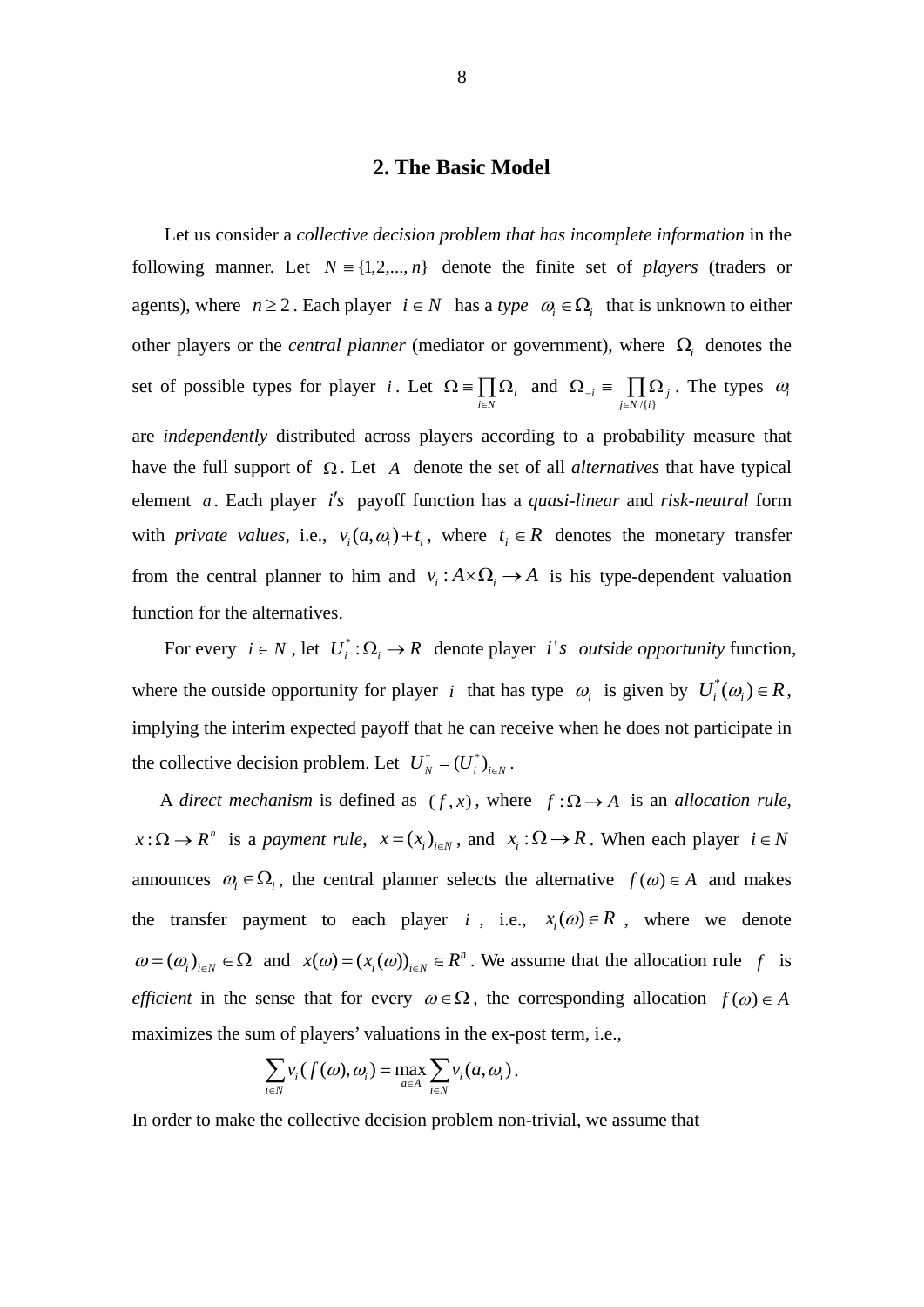(1) 
$$
E[\sum_{i \in N} v_i(f(\omega), \omega_i)] - E[\sum_{i \in N} U_i^*(\omega_i)] > 0.^6
$$

This assumption implies that the efficient allocation rule *f* induces a *positive net expected surplus* in the ex-ante term, which is expressed by the left-hand side of (1), implying the difference between the expected aggregate value induced by the allocation rule, i.e.,  $E[\sum_{i} v_i(f(\omega), \omega_i)]$  $i \in N$  $E[\sum_{i}v_i(f(\omega),\omega_i)]$  $\sum_{i \in N} v_i(f(\omega), \omega_i)$ , and the sum of players' expected outside opportunities, i.e.,  $E[\sum U_i^*(\omega_i)]$  $i \in N$  $E[\sum U_i^*(\omega_i$  $\sum_{i\in N} {U}^*_i(\omega_{_i})\big].$ 

**BIC (Bayesian Incentive Compatibility):** A direct mechanism  $(f, x)$  satisfies *BIC* if for every  $i \in N$ , every  $\omega_i \in \Omega_i$ , and every  $m_i \in \Omega_i$ ,

$$
E[v_i(f(\omega), \omega_i) + x_i(\omega) | \omega_i] \ge E[v_i(f(m_i, \omega_{-i}), \omega_i) + x_i(m_i, \omega_{-i}) | \omega_i].
$$

**IIR (Interim Individual Rationality):** A direct mechanism  $(f, x)$  and a profile of outside opportunity functions  $U_N^*$  satisfy *IIR* if for every  $i \in N$  and every  $\omega_i \in \Omega_i$ ,

$$
E[v_i(f(\omega)), \omega_i) + x_i(\omega) | \omega_i] \ge U_i^*(\omega_i).
$$

BIC implies that truth-telling is a Bayesian Nash equilibrium in the collective decision problem. IIR implies that each player has the incentive to participate in the collective decision problem, irrespective of his type.

The *revenue* for the central planner is defined as the sum of the transfers from all players to the central planner, i.e.,  $-\sum_{i} x_i(\omega)$  $i \in N$  $x_i(\omega)$  $-\sum_{i\in\mathbb{N}} x_i(\omega)$ . Given the efficient allocation rule f, the central planner's purpose is to design a payment rule  $x$  such that the associated direct mechanism  $(f, x)$  maximizes his ex-ante expected revenue  $-E[\sum_{i}(a)]$  $i \in N$  $E[\sum x_i(\omega)]$  $-E[\sum_{i\in N}$ under the constraints of efficiency, BIC, and IIR. We implicitly assume that the central planner's preference has a *lexicographic order* in the sense that the achievement of

-

<sup>&</sup>lt;sup>6</sup>  $E[\cdot]$  denotes the ex-ante expectation operator in terms of  $\omega \in \Omega$ .  $E[\cdot | \omega]$  denotes the interim expectation operator in terms of  $\omega_{-i} \in \Omega_{-i}$  conditional on  $\omega_i \in \Omega_i$ .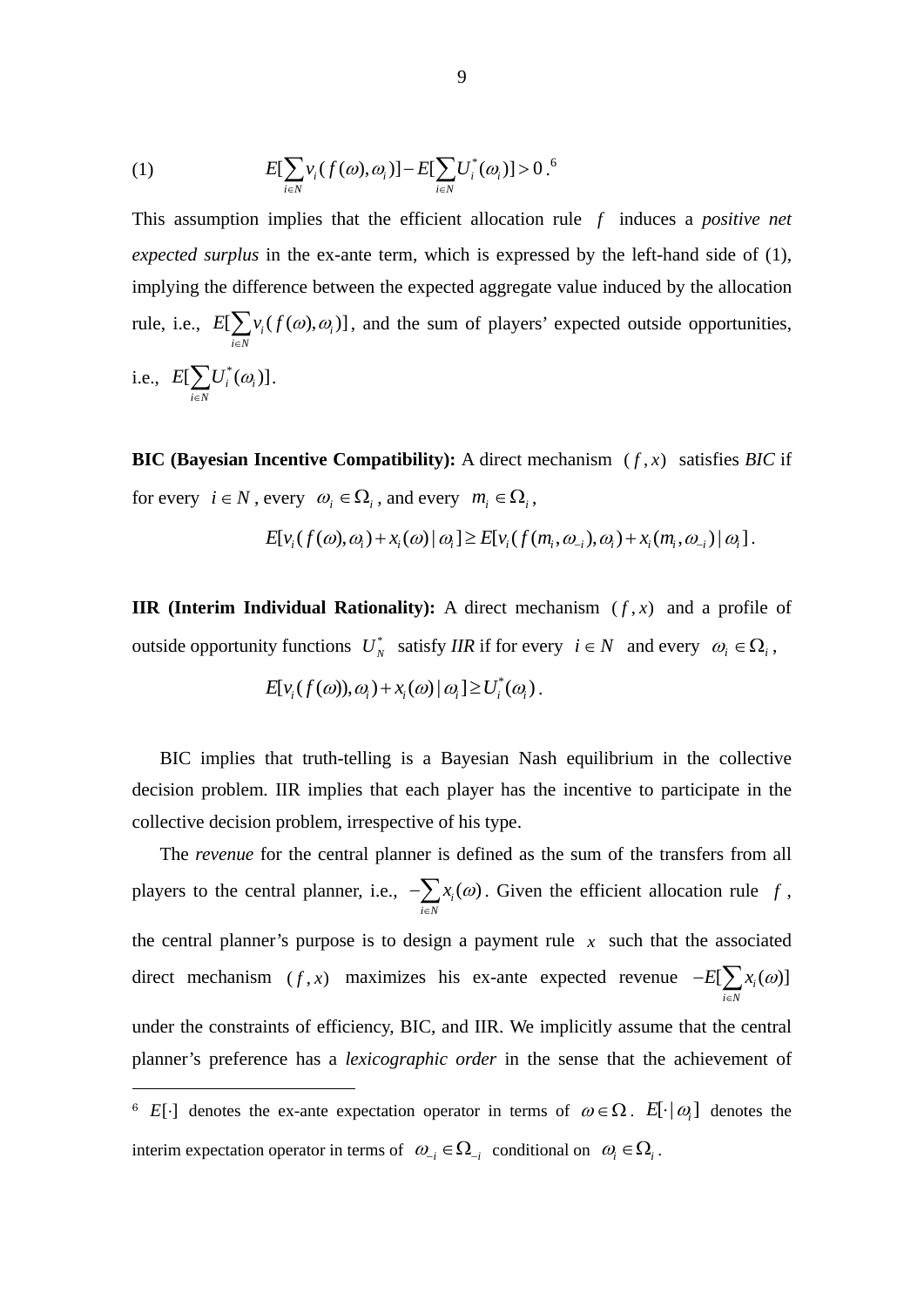efficiency is the first aim and revenue maximization is the second aim.

Let *X* denote the set of all payment rules. A payment rule  $x \in X$  is said to be a *Groves payment rule for an efficient allocation rule f* if there exists a function  $h_i: \Omega_i \to \mathbb{R}$  for each  $i \in \mathbb{N}$  such that

$$
x_i(\omega) = \sum_{j \in N \setminus \{i\}} v_j(f(\omega), \omega_j) + h_i(\omega_{-i}) \text{ for all } \omega \in \Omega.
$$

Let  $X(f) \subset X$  denote the set of all Groves payment rules for f. In the mechanism design literature, a direct mechanism  $(f, x)$  is called a *Groves mechanism* if and only if  $x \in X(f)$ . It is evident that any Groves mechanism  $(f, x)$  satisfies *strategy-proofness* in the sense that for every  $i \in N$  and every  $\omega \in \Omega$ .

$$
v_i(f(\omega), \omega_i) + x_i(\omega) \ge v_i(f(m_i, \omega_{-i}), \omega_i) + x_i(m_i, \omega_{-i}) \quad \text{for all} \quad m_i \in \Omega_i
$$

It is evident that strategy-proofness implies BIC.

This paper implicitly assumes the *payoff equivalence* property<sup>8</sup> in that for every payment rule  $x \in X$ , if  $(f, x)$  satisfies BIC, then there exists a Groves payment rule  $y \in X(f)$  that induces the same interim expected values of transfer payment, i.e., satisfies that for every  $i \in N$ ,

$$
E[x_i(\omega) | \omega_i] = E[y_i(\omega) | \omega_i] \text{ for all } \omega_i \in \Omega_i.
$$

This also implies the *revenue equivalence* property in that

$$
E[-\sum_{i\in N}x_i(\omega)]=E_{\omega_{-i}}[-\sum_{i\in N}y_i(\omega)].
$$

Hence, we confine our attention to the subset  $X(f)$ .

-

Let us denote by  $X(f, U_N^*) \subset X(f)$  the set of all Groves payment rules  $x \in X(f)$  such that  $(f, x)$  and  $U_N^*$  satisfy IIR. Let us denote by  $r_0 = r_0(U_N^*) \in R$ the *least upper bound* of the expected revenue for the central planner under the

<sup>&</sup>lt;sup>7</sup> See Vickrey (1961), Clarke (1971), Groves (1973), Green and Laffont (1977), Holmstrom (1979), and Milgrom (2004). A Groves mechanism is sometimes called a VCG (Vickery–Clarke–Groves) mechanism.

<sup>8</sup> Krishna and Maenner (2001) showed mild conditions such as convexity and regular Lipschitzian that are sufficient for the payoff equivalence property in a broad class of environments that have multidimensional types. See also Krishna and Perry (2000), Milgrom and Segal (2002), and Bikhchandani et al. (2006). For works related to multidimensional types, see also Rochet and Stole (2003) and Pavan, Segal, and Toikka (2011).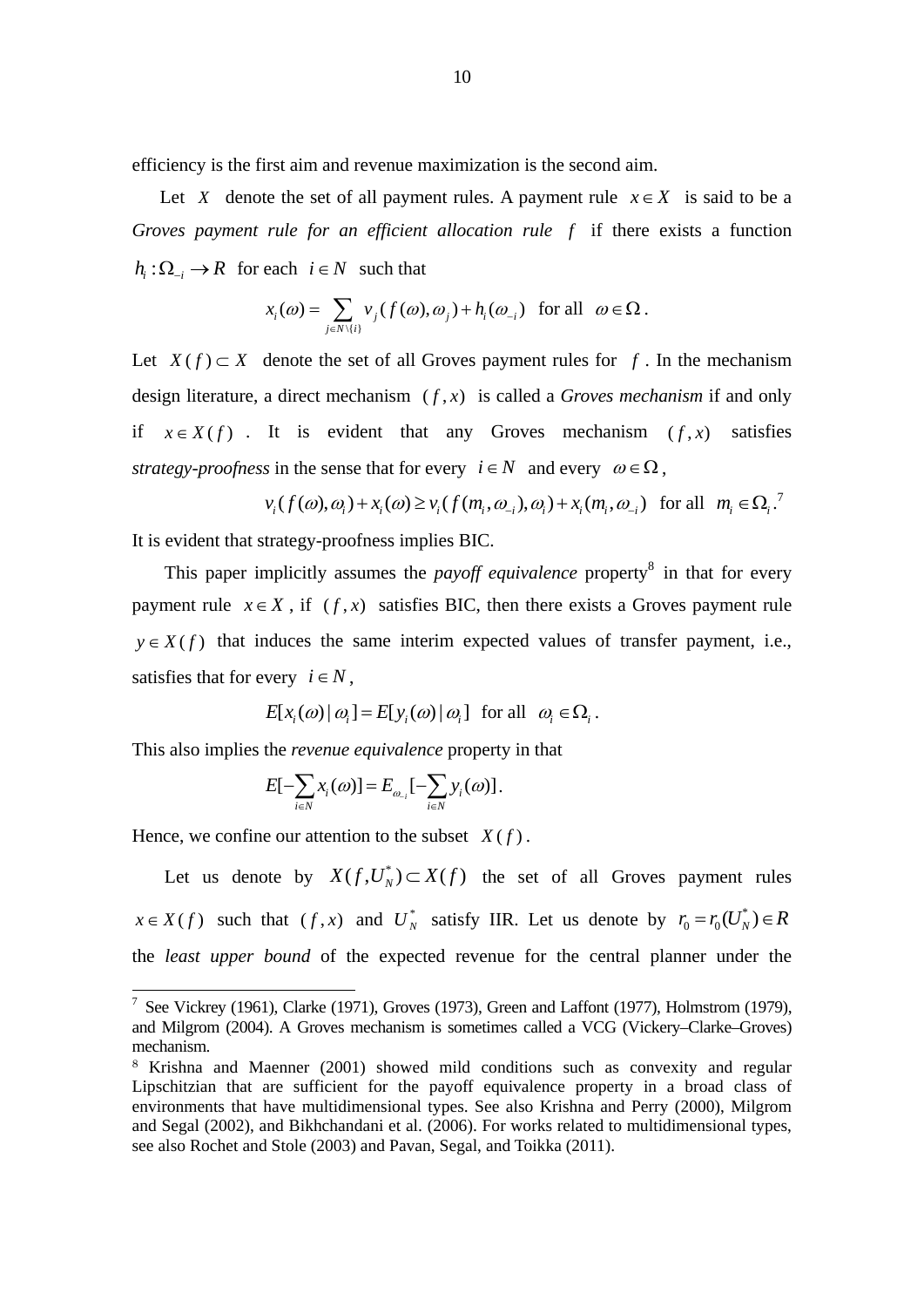constraints of  $x \in X(f, U_N^*)$ ;

$$
r_0 \equiv \max_{x \in X(f, U_N^*)} E[-\sum_{i \in N} x_i(\omega)].
$$

The following theorem characterizes this least upper bound.

#### **Theorem 1:** *It holds that*

(2) 
$$
r_0 = -(n-1)E[\sum_{i \in N} v_i(f(\omega), \omega_i)] - \sum_{i \in N} \max_{\omega_i \in \Omega_i} \{U_i^*(\omega_i) - E[\sum_{j \in N} v_j(f(\omega), \omega_j) | \omega_i]\}.
$$

**Proof:** Let us consider an arbitrary Groves payment rule with IIR,  $x \in X(f, U_N^*)$ . For every  $i \in N$  and every  $\omega_i \in \Omega_i$ ,

$$
E[v_i(f(\omega)), \omega_i) + x_i(\omega) | \omega_i]
$$
  
= 
$$
E[v_i(f(\omega), \omega_j) + \sum_{j \in N \setminus \{i\}} v_j(f(\omega), \omega_j) + h_i(\omega_{-i}) | \omega_i]
$$
  
= 
$$
E[\sum_{j \in N} v_j(f(\omega), \omega_j) | \omega_i] + E[h_i(\omega_{-i})].
$$

Hence, IIR is equivalent to the inequalities given by

$$
E[h_i(\omega_{-i})] \ge \max_{\omega_i \in \Omega_i} \{ U_i^*(\omega_i) - E[\sum_{j \in N} v_j(f(\omega), \omega_j) | \omega_i] \} \text{ for all } i \in N.
$$

Hence,

$$
E[x_i(\omega) | \omega_i] \ge E[\sum_{j \in N \setminus \{i\}} v_j(f(\omega), \omega_j) | \omega_i]
$$
  
+ 
$$
\max_{\omega_i \in \Omega_i} \{U_i^*(\omega_i) - E[\sum_{j \in N} v_j(f(\omega), \omega_j) | \omega_i]\} \text{ for all } i \in N.
$$

This implies that for every  $x \in X(f, U_N^*)$ ,

$$
E[\sum_{i\in N} x_i(\omega)] \ge (n-1)E[\sum_{i\in N} v_i(f(\omega), \omega_i)]
$$
  
+
$$
\sum_{i\in N} \max_{\omega_i \in \Omega_i} \{U_i^*(\omega_i) - E[\sum_{j\in N} v_j(f(\omega), \omega_j) | \omega_i] \}.
$$

Hence, it follows that

$$
r_0 \leq -(n-1)E[\sum_{i\in N}v_i(f(\omega),\omega_i)] - \sum_{i\in N}\max_{\omega_i\in\Omega_i}\{U_i^*(\omega_i) - E[\sum_{j\in N}v_j(f(\omega),\omega_j) | \omega_i]\}.
$$

For every  $i \in N$ , let us specify  $h_i$  in a manner that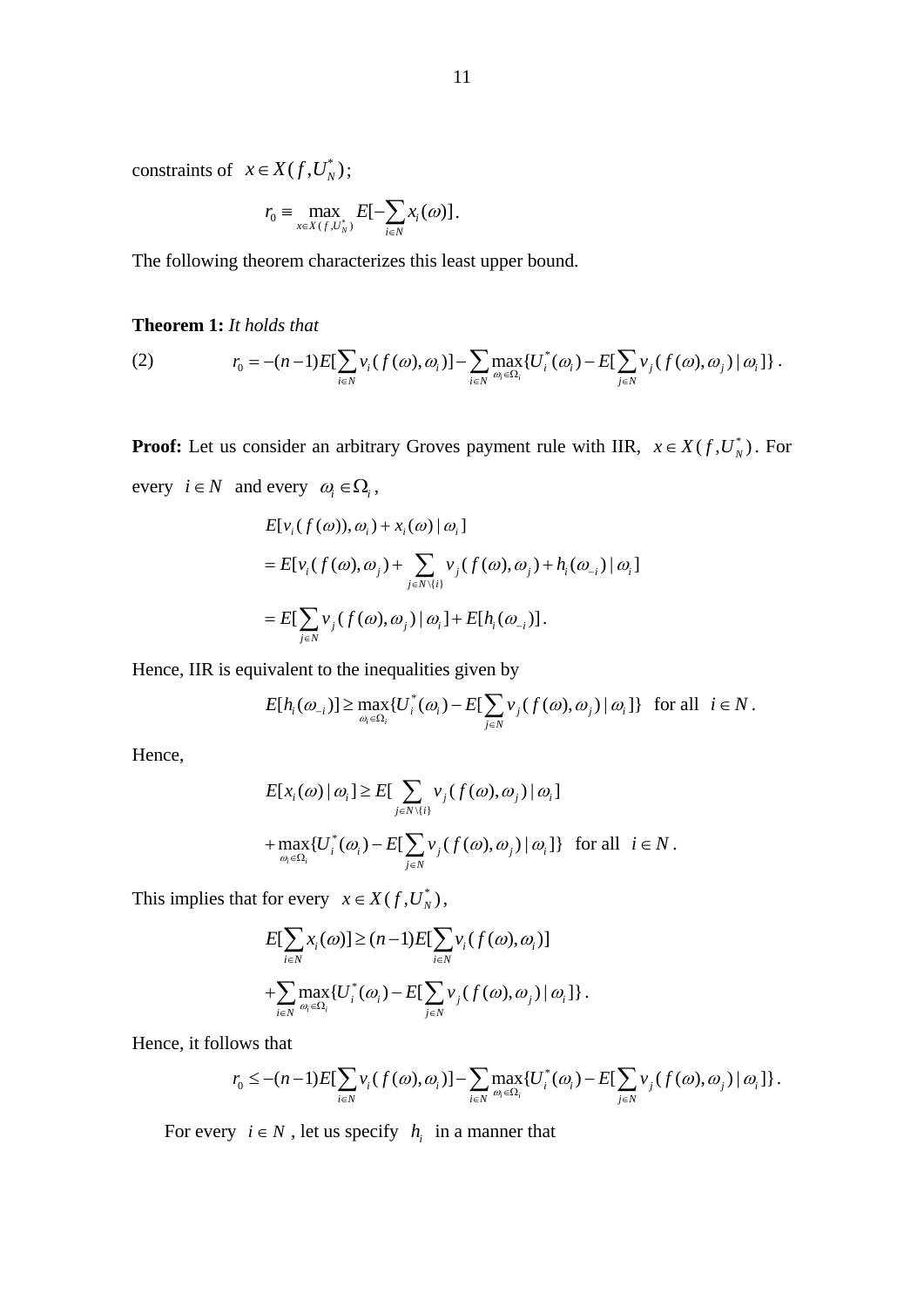$$
E[h_i(\omega_{-i})] = \max_{\omega_i \in \Omega_i} \{ U_i^*(\omega_i) - E[\sum_{j \in N} v_j(f(\omega), \omega_j) | \omega_i] \},
$$

that is,

$$
E[x_i(\omega)] = E\left[\sum_{j \in N \setminus \{i\}} v_j(f(\omega), \omega_j) | \omega_i\right] + \max_{\omega_i \in \Omega_i} \{U_i^*(\omega_i) - E\left[\sum_{j \in N} v_j(f(\omega), \omega_j) | \omega_i\right]\}.
$$

It is clear that the specified payment rule  $x$  satisfies IIR, and

$$
E[\sum_{i\in N}x_i(\omega)] = (n-1)E[\sum_{i\in N}v_i(f(\omega),\omega_i)] + \sum_{i\in N}\max_{\omega_i\in\Omega_i}\{U_i^*(\omega_i) - E[\sum_{j\in N}v_j(f(\omega),\omega_j)|\omega_i]\},
$$

which implies (2).

**Q.E.D.** 

From Theorem 1, it follows that for every  $i \in N$  and every pair of profiles of outside opportunity functions  $(U_N^*, \tilde{U}_N^*)$ , if

$$
\tilde{U}_i^*(\omega_i) \ge U_i^*(\omega_i) \quad \text{for all} \quad i \in N \quad \text{and all} \quad \omega_i \in \Omega_i \,,
$$

then it holds that  $r_0(\tilde{U}_N^*) \ge r_0(U_N^*)$ ; the higher players' outside opportunities are, the lesser the central planner's expected revenue is.

The proof of Theorem 1 showed that whenever a Groves payment rule  $x \in X(f)$ induces the least upper bound of the central planner's expected revenue, the corresponding ex-ante expected payoff for each player  $i \in N$ , denoted by  $r_i = r_i(U_N^*)$ , is given by

(3) 
$$
r_i = E[\sum_{i \in N} v_i(f(\omega), \omega_i)] - \max_{\omega_i \in \Omega_i} \{U_i^*(\omega_i) - E[\sum_{j \in N} v_j(f(\omega), \omega_j) | \omega_i]\}.
$$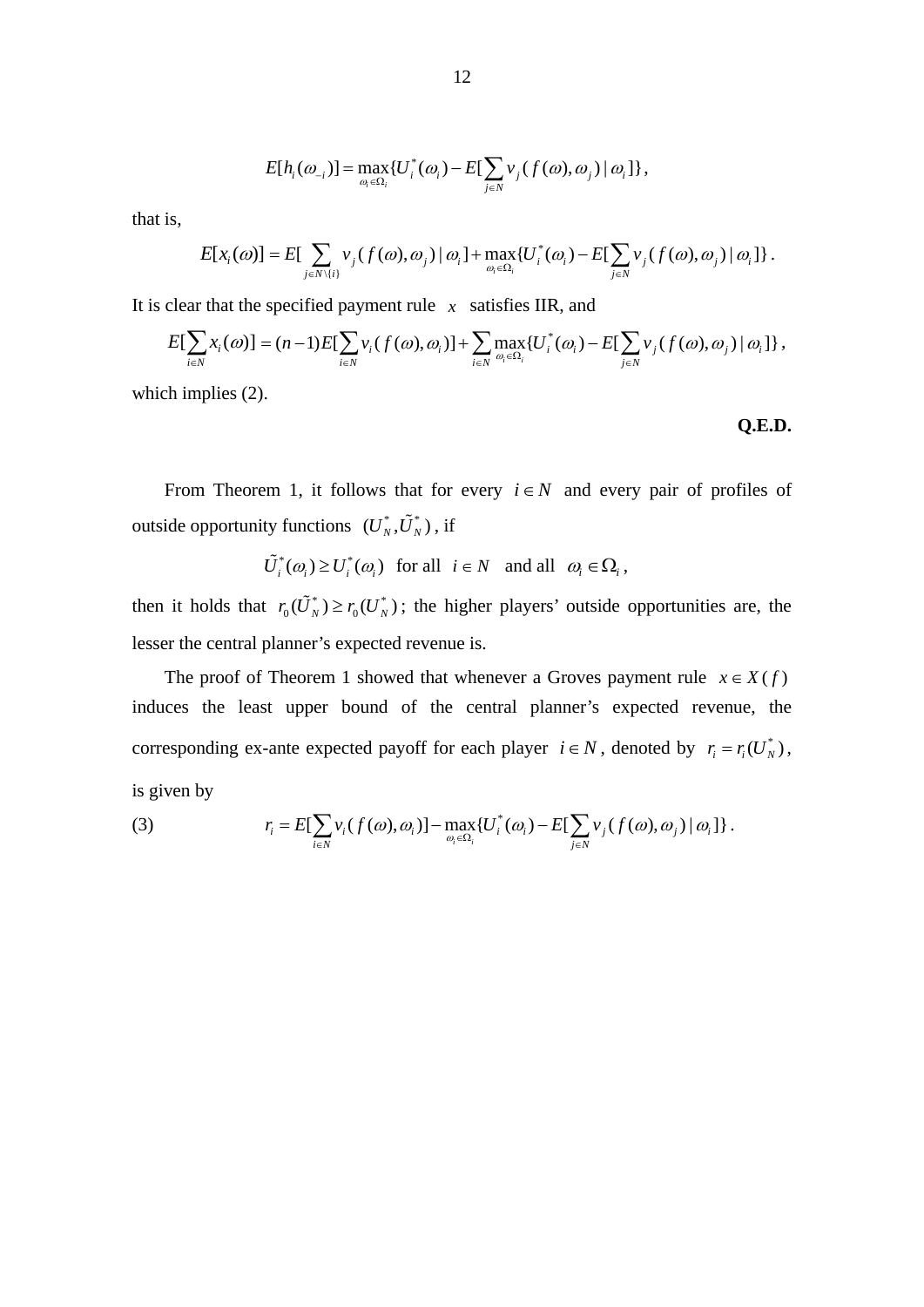#### **3. Combinatorial Exchanges**

 From this section on, we focus on *combinatorial exchanges* as a special case of the collective decision problem, in which players (mobile phone companies, for instance) and the central planner (e.g., the government) possess multiple commodities (spectrums) as their initial endowments and trade these objects altogether with each other at the same time.

#### **3.1 The Model**

There exist *L* heterogeneous items. For each  $l \in \{1, ..., L\}$ , the total amount of the *l* - *th* item to be traded is given by a positive integer  $e^l > 0$ . Let  $e \equiv (e^l)_{l=1}^L \in R_+^L$ . We specify the set of all alternatives  $A$  as the set of all  $nL$  – dimensional vectors of nonnegative integers  $a = (a_i)_{i \in N}$  satisfying that for every  $l \in \{1, ..., L\}$ ,

$$
\sum_{i \in N} a_i^l \le e^l \text{, and } a_i^l \ge 0 \text{ for all } i \in N,
$$

where we denote  $a_i = (a_i^l)_{l=1}^L$ .<sup>9</sup> <sup>10</sup> Let  $a = (a_i)_{i \in N} \in A$  and  $a_i = (a_i^l)_{l=1}^L$ , where  $a_i^l \in R$ implies the amount of the  $l-th$  item that is allocated to player *i*. Let us denote  $f(\omega) = (f_i(\omega))_{i \in N}$ . For every non-empty subset  $S \subset N$ , we denote  $a_S = (a_i)_{i \in S} \in R^{|S|}$ .

Let an *L* – dimensional vector of nonnegative integers  $e_i = (e_i^l)_{l=1}^L \ge 0$  denote the *initial endowment* for player  $i \in N$ . Let us denote by  $e_N \equiv (e_i)_{i \in N}$  the profile of their initial endowments, where we assume that

$$
\sum_{i\in N}e_i^l\leq e^l \quad \text{for all} \quad l\in\{1,\dots,L\}\,.
$$

-

Note that the central planner possesses  $e^{l} - \sum e^{l}_{i} \ge 0$ *i N*  $e^{l} - \sum e^{l}$  $-\sum_{i\in\mathbb{N}}e_i^l \ge 0$  amount of the  $l-th$  item for

<sup>&</sup>lt;sup>9</sup> It is an irrelevant assumption that the set of alternatives is discrete. We can make the same arguments even if we replace it with a subset of multidimensional Euclidean space. For the case of divisible commodities, see Wilson (1979) and Back and Zender (1993), for instance.

<sup>&</sup>lt;sup>10</sup> We can make basically the same argument even if we specify  $\overline{A}$  as a non-empty proper subset of such  $nL$  – dimensional vectors.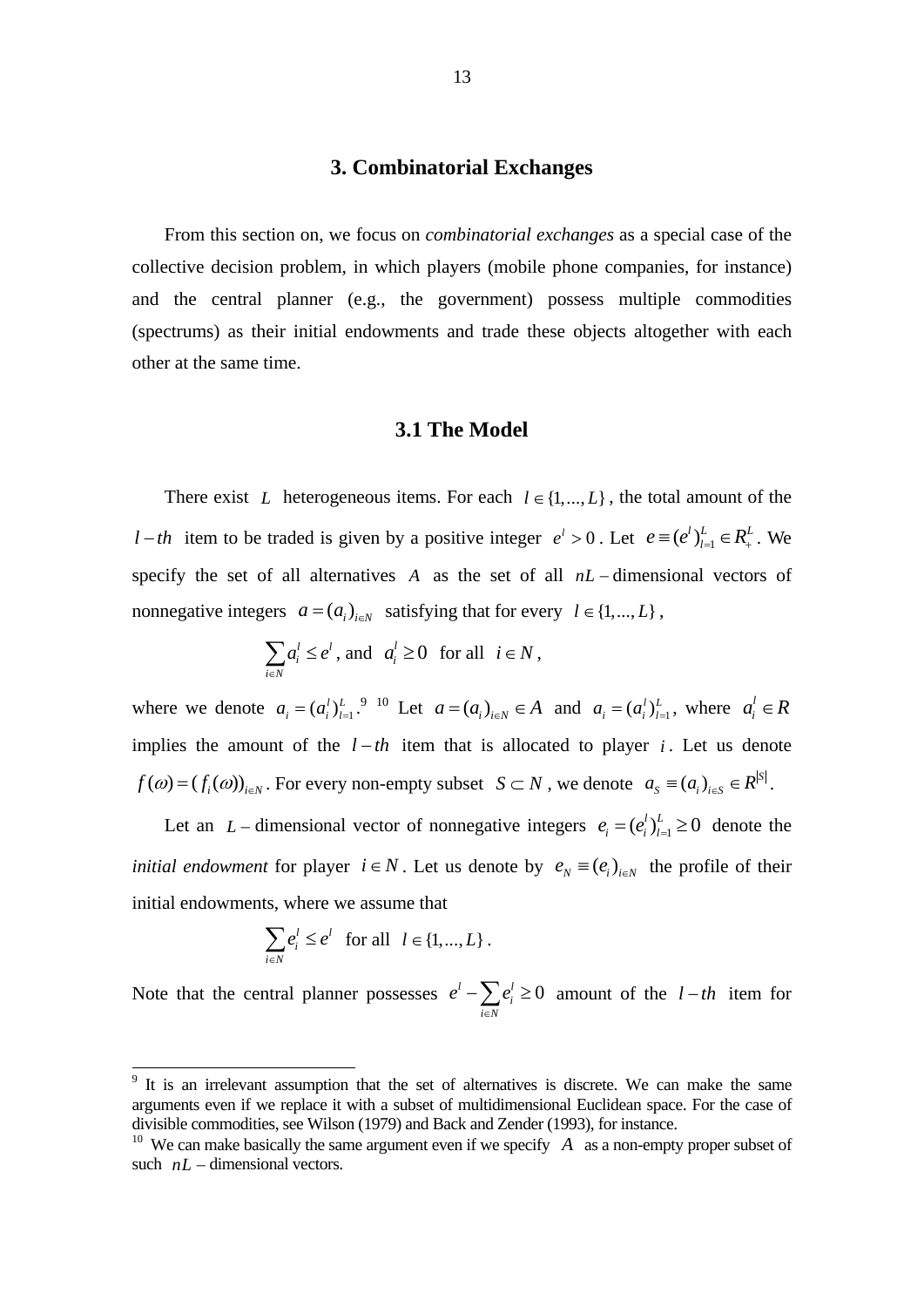each item  $l \in \{1, ..., L\}$  as his initial endowment; the initial endowments possessed by the players and central planner are traded altogether.

For every non-empty subset (coalition)  $S \subset N$ , let us define a subset  $A(S) \subset A$ as the set of all alternatives  $a \in A$  such that

$$
a_i = e_i \text{ for all } i \in S ,
$$

implying that any player who belongs to the coalition *S*,  $i \in S$ , does not participate in the collective decision problem and consumes (or utilizes) his initial endowment  $e_i$  by himself. Let us specify a function  $f^s : \Omega_{N \setminus S} \to A(S)$ , which is regarded as the efficient allocation rule for the difference coalition  $N \setminus S$ , in a manner that for every  $\omega_{N\setminus S} \in \Omega_{N\setminus S}$ 

$$
\sum_{i\in N\setminus S}\nu_i(f^S(\omega_{N\setminus S}),\omega_i)=\max_{a\in A(S)}\sum_{i\in N\setminus S}\nu_i(a,\omega_i)\,,
$$

where we denote  $\Omega_{N\setminus S} = \underset{i \in N\setminus S}{\times} \Omega_i$  and  $\omega_{N\setminus S} = (\omega_i)_{i \in N\setminus S} \in \Omega_{N\setminus S}$ . According to  $f^s$ , the central planner implements efficient allocations for participants, i.e., players who belong to  $N \setminus S$ , provided that non-participants, i.e., players who belong to *S*, consume their respective initial endowments.

 We permit each player's consumption to have an *externality* effect on other players' welfare;  $v_i(a, \omega_i)$  depends on  $a_{-i}$ .<sup>11</sup> We also assume free disposal in that  $v_i(a, \omega_i)$  is non-decreasing with respect to  $a_i$ .

We assume that

-

(4) 
$$
U_i^*(\omega_i) = E[v_i(f^{(i)}(\omega_{-i}), \omega_i) | \omega_i] \text{ for all } i \in N \text{ and all } \omega_i \in \Omega_i.
$$

Each player *i* has the outside opportunity not to participate in the collective decision problem and instead to consume his initial endowment  $e_i$  by himself; in this case, the central planner allocates the remaining commodities  $e - e_i$  in order to maximize the sum of other players' (participants') expected payoffs and his expected revenue. Under Assumption (4), we can rewrite  $r_0 = r_0(e_N)$  and  $r_i = r_i(e_N)$  instead of  $r_0 = r_0(U_N^*)$ 

 $11$  It is implicit in this paper to assume that the market for the players after the combinatorial exchange is well regulated so that these players' aggregate welfare is positively correlated to the total surplus including consumers' welfare. Section 7 gives further discussions.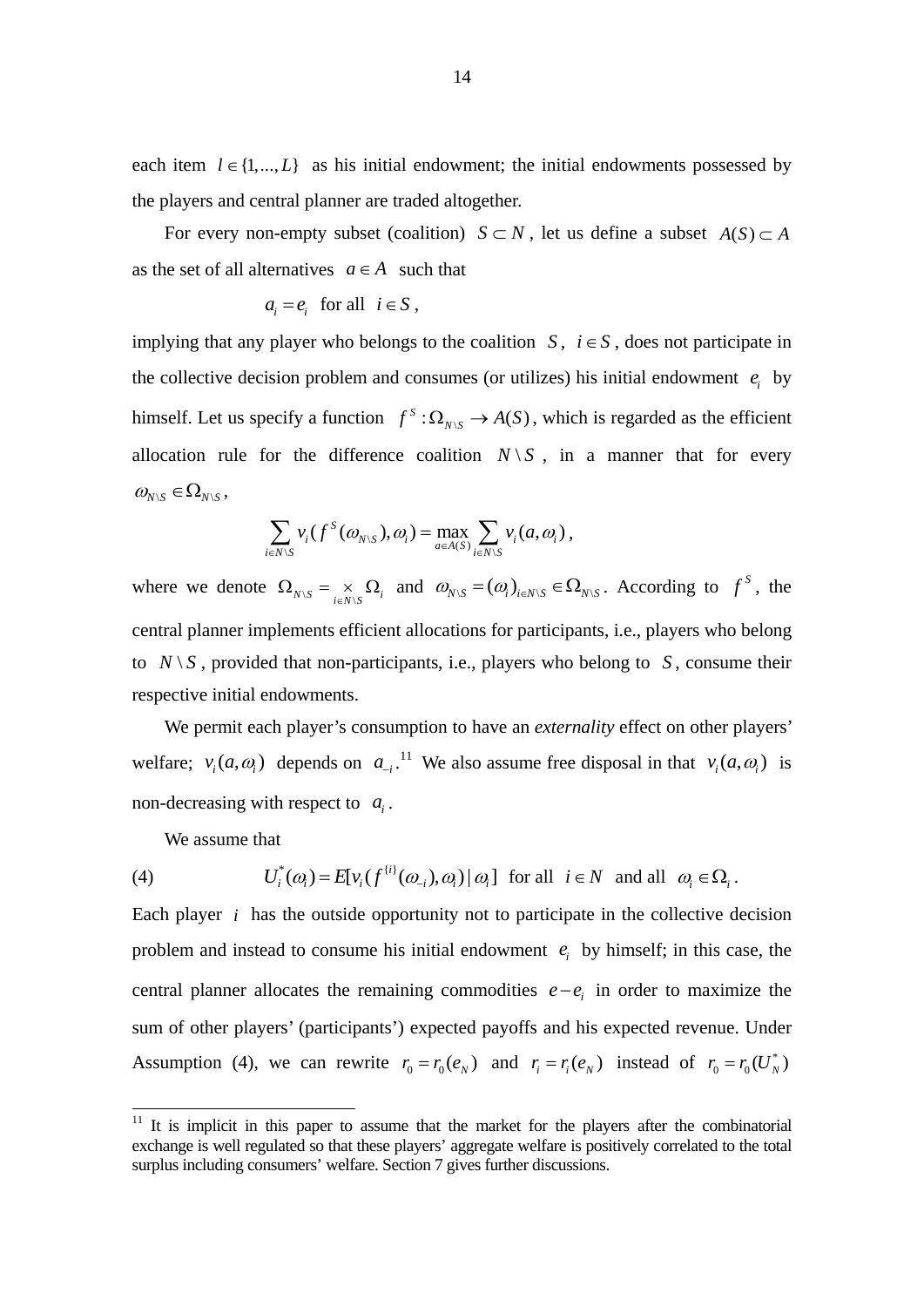and  $r_i = r_i(U_N^*)$ .

#### **Theorem 2:** *It holds that*

(5) 
$$
r_0 \geq -(n-1)E[\sum_{i \in N} v_i(f(\omega), \omega_i)] + E[\sum_{i \in N} \sum_{j \in N \setminus \{i\}} v_j(f^{(i)}(\omega_{-i}), \omega_j)].
$$

*and for each*  $i \in N$ ,

(6) 
$$
r_i \leq E[\sum_{i \in N} v_i(f(\omega), \omega_i)] - E[\sum_{j \in N \setminus \{i\}} v_j(f^{(i)}(\omega_{-i}), \omega_j)].
$$

**Proof:** From (4) and the definition of  $f^{(i)}$ , it follows that for every  $\omega_i \in \Omega_i$ ,

$$
U_i^*(\omega_i) - E[\sum_{j \in N} v_j(f(\omega), \omega_j) | \omega_i]
$$
  
\n
$$
= U_i^*(\omega_i) - E[\max_{a \in A} \sum_{j \in N} v_j(a, \omega_j) | \omega_i]
$$
  
\n
$$
\leq U_i^*(\omega_i) - E[\max_{a \in A(\{i\})} \sum_{i \in N \setminus S} v_i(a, \omega_i) | \omega_i]
$$
  
\n
$$
= U_i^*(\omega_i) - E[\sum_{j \in N} v_j(f^{(i)}(\omega_{-i}), \omega_j) | \omega_i]
$$
  
\n
$$
= -E[\sum_{j \in N \setminus \{i\}} v_j(f^{(i)}(\omega_{-i}), \omega_j) | \omega_i],
$$

which along with Theorem 1 and the arguments in Section 2 implies (5) and (6).

**Q.E.D.** 

## **3.2. Efficient Endowment**

 A key condition for this paper, EE (Efficient Endowment), can be described as follows.

**EE (Efficient Endowment):** For every  $i \in N$ , there exists  $\tilde{\omega}_i \in \Omega_i$  such that

$$
f_i(\tilde{\omega}_i, \omega_{-i}) = e_i
$$
 for all  $\omega_{-i} \in \Omega_{-i}$ .

EE implies that for each player  $i \in N$ , there is a particular type  $\tilde{\omega}_i \in \Omega_i$  with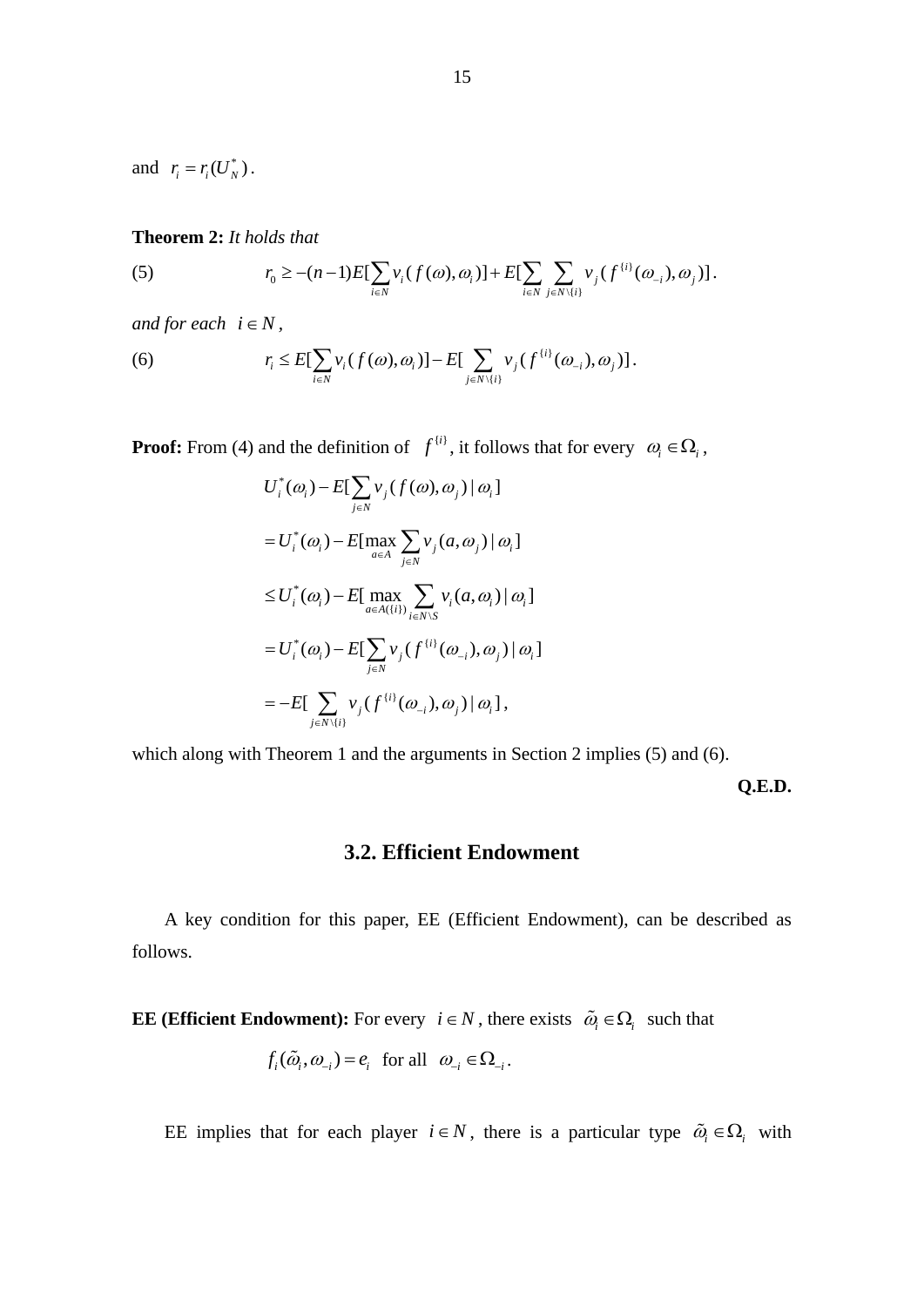which the consumption of his initial endowment  $e_i$  by himself is valuable to the point that the efficient allocation rule  $f$  assigns it to him, irrespective of other players' types. EE excludes the case of the dissolution of partnerships investigated by Cramton, Gibbons, and Klemperer (1987); the achievement of efficiency was compatible with BIC, IIR, and the balanced budgets in their case.

 Under EE, we can replace Theorem 1 and its related arguments with the following theorem, demonstrating a full characterization of the least upper bound of the central planner's expected revenue and the corresponding ex-ante expected payoff for each player.

#### **Theorem 3:** *Under EE, it holds that*

(7) 
$$
r_0 = -(n-1)E[\sum_{i \in N} v_i(f(\omega), \omega_i)] + E[\sum_{i \in N} \sum_{j \in N \setminus \{i\}} v_j(f^{(i)}(\omega_{-i}), \omega_j)],
$$

*and for each*  $i \in N$ ,

(8) 
$$
r_i = E[\sum_{i \in N} v_i(f(\omega), \omega_i)] - E[\sum_{j \in N \setminus \{i\}} v_j(f^{(i)}(\omega_{-i}), \omega_j)].
$$

**Proof:** EE, along with the efficiency of *f* , implies that

$$
E[\sum_{j\in N}v_j(f(\omega),\omega_j)|\tilde{\omega}_i] = E[\sum_{j\in N}v_j(f^{(i)}(\omega_{-i}),\omega_j)],
$$

which along with the proof of Theorem 2 implies that

$$
\max_{\omega_i \in \Omega_i} \{ U_i^*(\omega_i) - E[\sum_{j \in N} v_j(f(\omega), \omega_j) | \omega_i] \}
$$
  
= 
$$
-E[\sum_{j \in N \setminus \{i\}} v_j(f^{(i)}(\omega_{-i}), \omega_j)].
$$

This along with (2) and (3) implies (7) and (8).

#### **Q.E.D.**

 The gross surplus induced by the efficient allocation in the economy without player *i*, i.e., the value of  $\sum_i v_i (f^{(i)})$  $\setminus \{ i \}$  $\hat{f}_j(f^{\{i\}}(\omega_{-i}), \omega_{j})$  $j \in N \setminus \{i$  $v_j(f^{\{i\}}(\omega_{-i}),\omega)$  $\sum_{j \in N\setminus\{i\}} v_j(f^{(i)}(\omega_{-i}), \omega_j)$ , can be regarded as player *i's* bargaining power over the central planner; the larger his initial endowment is, the lesser the gross

surplus without him is.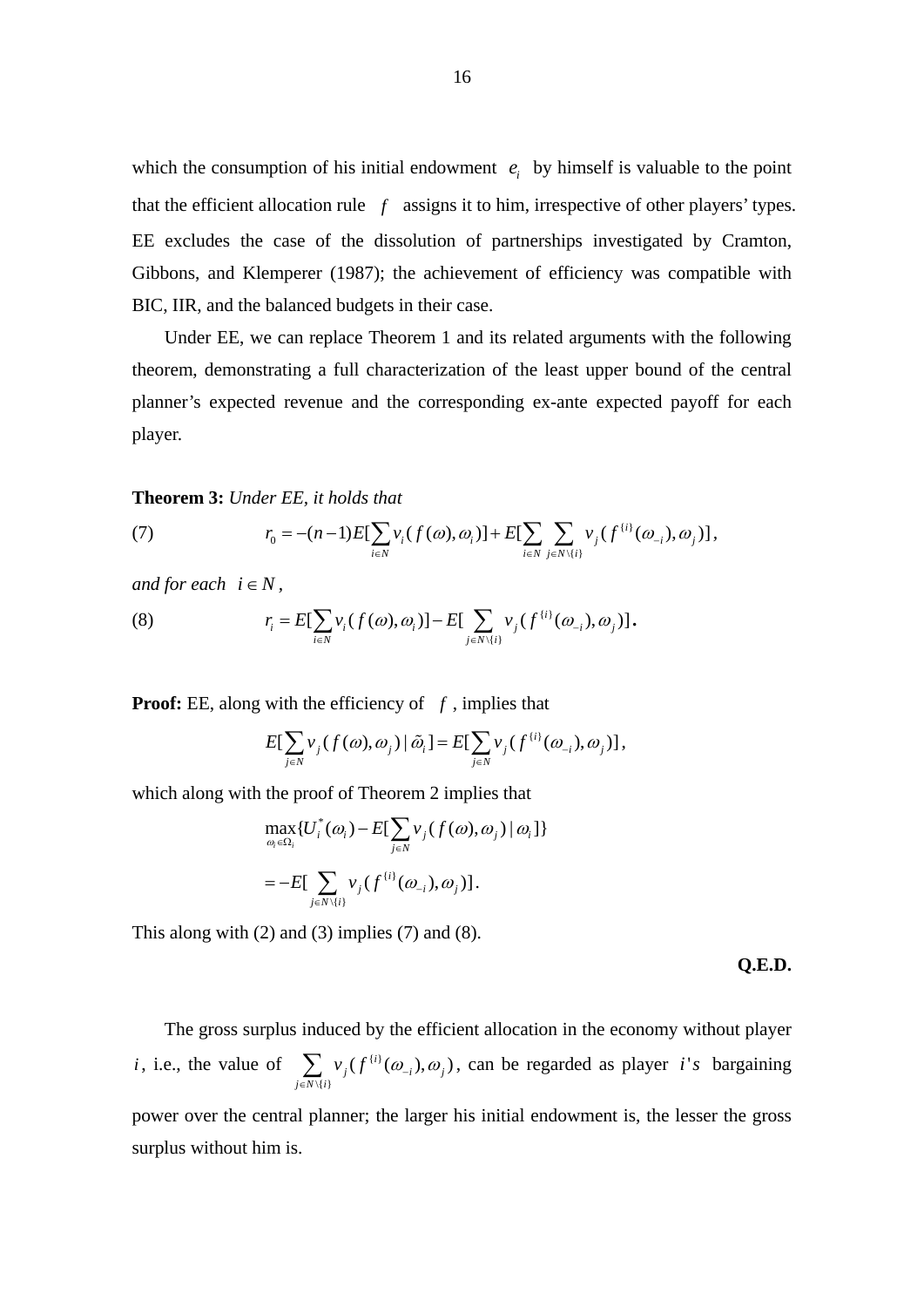Without EE, it might be the case that the least upper bound  $r_0$  is greater than the right-hand side of (5). EE, i.e., the presence of a particular type  $\tilde{\omega}_i \in \Omega_i$  for each player *i* with which the consumption of his initial endowment  $e_i$  by himself is sufficiently valuable, makes each player's bargaining power over the central planner the *strongest*, i.e., makes the central planner's financial burden caused by the informational incompleteness on players' types the heaviest.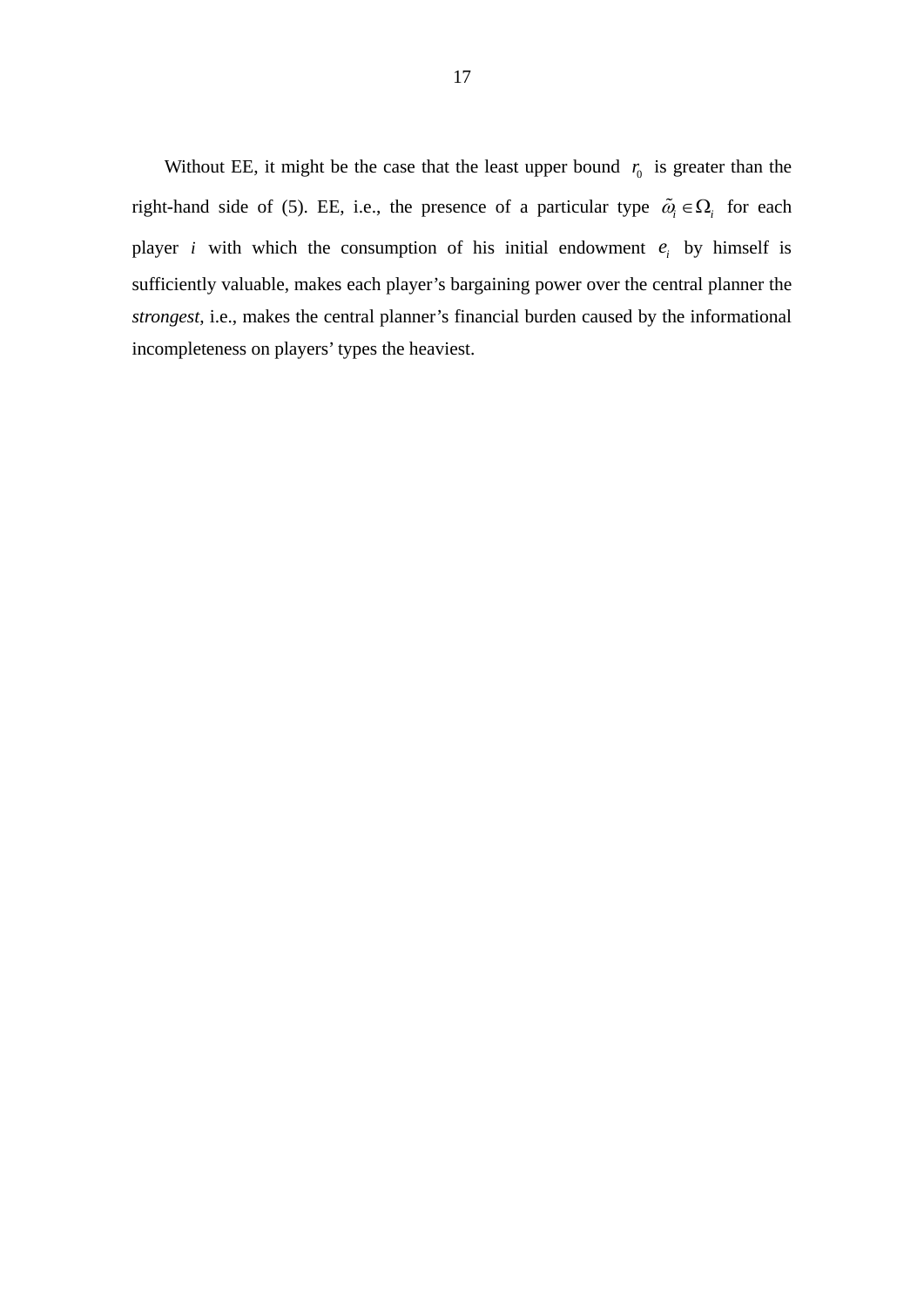## **4. Unprotected Endowment and Marginal Core**

 This section demonstrates a full characterization of the case that the central planner has a deficit in expected revenue from the following viewpoint of *stability*. Let us define the *coalitional game*  $\varpi$ :  $2^N \setminus \{\phi\} \rightarrow R$  as assigning to each proper coalition  $S \subset N$ the maximal expected gross surplus in the economy without all players who belong to  $N \setminus S$ , i.e.,

$$
\varpi(S) = E[\sum_{j \in S} \nu_j(f^{N \setminus S}(\omega_S), \omega_j)] \text{ for all } S \in 2^N \setminus \{\phi\}.
$$

where we must note that

$$
\varpi(N) \equiv E[\sum_{j \in N} v_j(f(\omega), \omega_j)].
$$

**Theorem 4:** *It holds that* 

$$
r_0 \geq -(n-1)\varpi(N) + \sum_{i \in N} \varpi(N \setminus \{i\}),
$$

*and for every*  $i \in N$ ,

$$
r_i \leq \overline{\omega}(N) - \overline{\omega}(N \setminus \{i\}).
$$

*Under EE, it holds that* 

$$
r_0 = -(n-1)\varpi(N) + \sum_{i \in N} \varpi(N \setminus \{i\}),
$$

*and for every*  $i \in N$ ,

$$
r_i = \varpi(N) - \varpi(N \setminus \{i\}).
$$

**Proof:** From the definition of  $\varpi$ , Theorem 2, and Theorem 3, it is clear that this theorem is correct.

#### **Q.E.D.**

Let us call any *n*-dimensional vector  $\pi = (\pi_i)_{i \in N} \in R^n$  an *imputation*, where  $\pi_i$ implies player *i's* ex-ante expected payoff. It is implicitly assumed that any imputation assigns to the central planner *zero* expected revenue. We define the *marginal core* as the collection of all imputations  $\pi$  satisfying that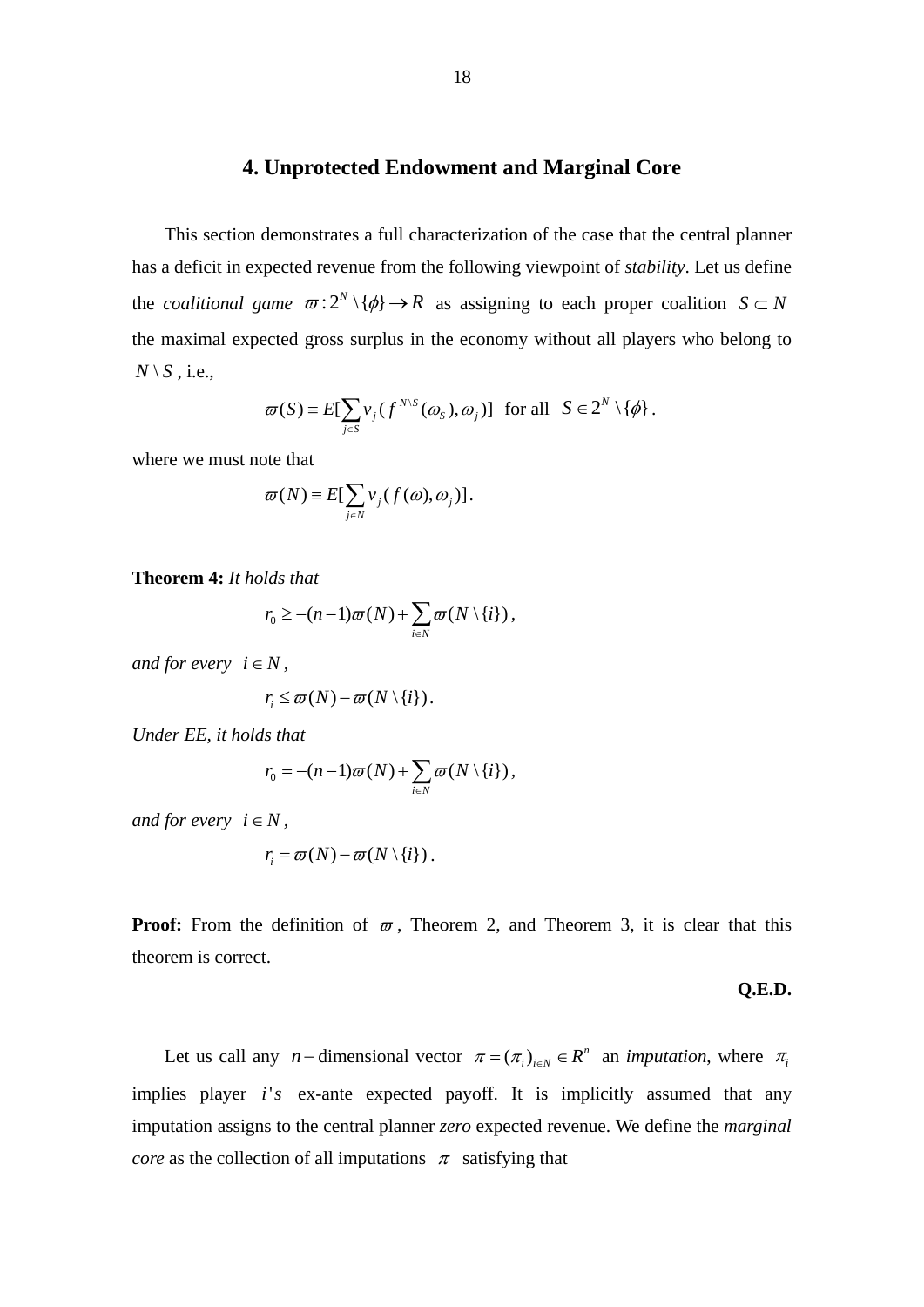(9) 
$$
\sum_{i\in N}\pi_i=\varpi(N)\,,
$$

and for every  $i \in N$ ,

-

(10) 
$$
\sum_{i\in S}\pi_i > \varpi(N\setminus\{i\}).
$$

The marginal core implies the collection of all efficient imputations that are *marginally unblocked*, i.e., unblocked by any size  $(n-1)$  coalition.

The given definition of a coalitional game is substantially different from the standard definition in related studies<sup>12</sup> because the imputation for the central planner is assumed to be *zero* in our definition. This assumption excludes the effect of players competing with each other over the central planner's initial endowment on the stability of allocation, threatening the non-emptiness of the marginal core.

An interpretation of the coalitional game and marginal core follows. The initial endowment of each player  $i \in N$ , i.e.,  $e_i$ , is protected by this player's private property right, while the initial endowment of the central planner, i.e.,  $e - \sum e_i$  $i \in N$  $e - \sum e$  $-\sum_{i\in N}e_i$ , is *unprotected*;

any size  $(n-1)$  coalition can conspire to steal the central planner's initial endowment by removing the other player. In terms of possible retaliation measures, this removed player can cancel his participation by withdrawing his initial endowment from the collective decision problem, removing the opportunity of its exchange from all members of the coalition. Hence, any imputation can be regarded as being stable if any size  $(n-1)$  coalition hesitates to conspire to steal the central planner's initial endowment because they are afraid of the removed player's subsequent retaliation. The more the central planner possesses his initial endowment, the more likely the marginal core is to be empty.

It is evident that the marginal core is empty whenever the central planner possesses all commodities as his initial endowment, as shown in the next section. By contrast, the marginal core can be non-empty if the central planner's initial endowment is sufficiently small.

 $12$  See Bernheim and Whinston (1986), Ausubel and Milgrom (2002), and Milgrom (2007). For a definition of core-selecting mechanisms, see Day and Raghavan (2007) and Day and Milgrom (2008).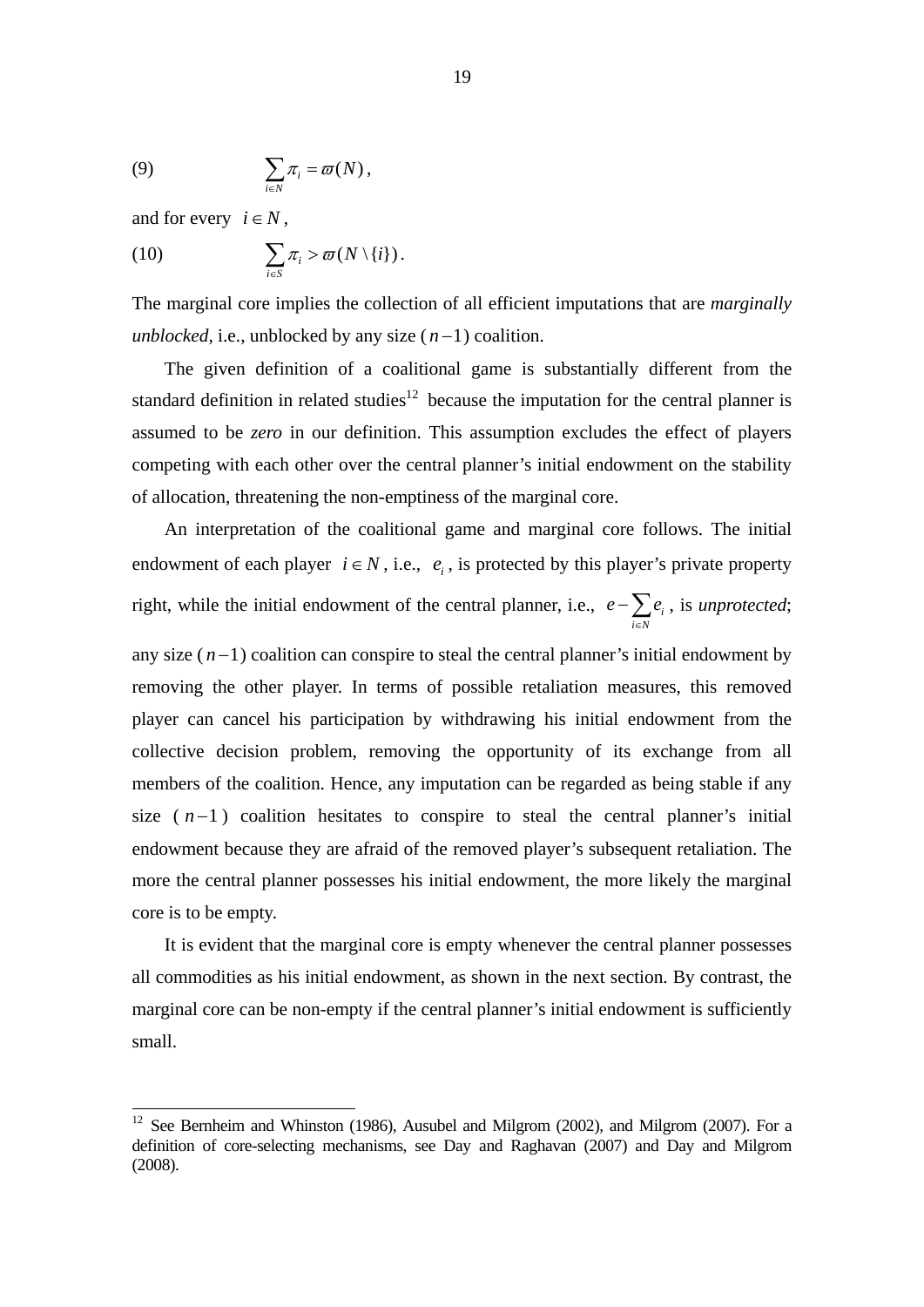**Theorem 5:** *The marginal core is non-empty if and only if* 

(11) 
$$
(n-1)\varpi(N) > \sum_{i \in N} \varpi(N \setminus \{i\}).
$$

**Proof:** Suppose that the marginal core is non-empty. Then, there exists  $\pi \in R^n$  that satisfies (9) and (10). Then,

$$
\varpi(N) = \sum_{i \in N} \pi_i = \frac{1}{n-1} \sum_{i \in N} \sum_{j \in N \setminus \{i\}} \pi_j > \frac{1}{n-1} \sum_{i \in N} \varpi(N \setminus \{i\}),
$$

which implies  $(11)$ .

Suppose that (11) holds. Then, there exists  $\tilde{\pi} = (\tilde{\pi}_i)_{i \in N} \in R^n$  satisfying that

(12) 
$$
\sum_{j \in N \setminus \{i\}} \tilde{\pi}_j = \varpi(N \setminus \{i\}) \text{ for all } i \in N.
$$

Let us specify  $\pi = (\pi_i)_{i \in N} \in R^n$  by

$$
\pi_i = \tilde{\pi}_i + \frac{\varpi(N) - \sum_{j \in N} \tilde{\pi}_j}{n} \quad \text{for all} \quad i \in N.
$$

It is evident that  $\pi$  satisfies (9). From (11) and (12), it follows that

$$
\varpi(N) \!-\! \sum_{j\in N} {\tilde \pi}_j > 0\,,
$$

and therefore,

$$
\pi_i > \tilde{\pi}_i \text{ for all } i \in N ,
$$

which along with (12) implies (10). Hence, the marginal core is non-empty.

**Q.E.D.** 

The following theorem demonstrates the full characterization as the main result of this paper; *under EE, the non-emptiness of the marginal core is necessary and sufficient for the central planner to have a deficit in expected revenue.*

**Theorem 6:** *If*  $r_0 < 0$ , then the marginal core is non-empty. Under EE, the marginal *core is non-empty if and only if*  $r_0 < 0$ *.* 

**Proof:** From Theorem 4, it is evident that  $r_0 < 0$  implies (11), and that under EE,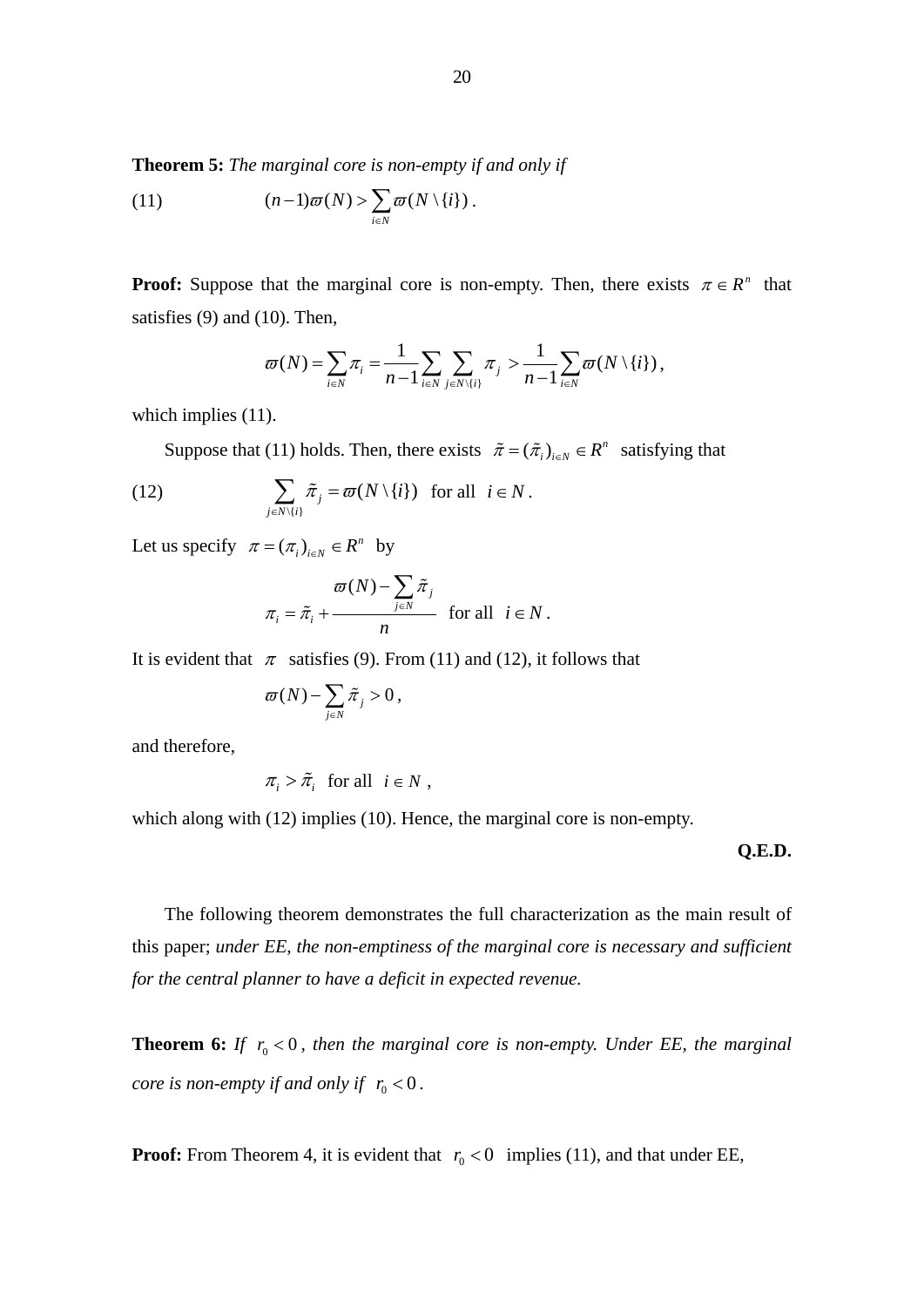$r_0 < 0$  is equivalent to (11). This observation along with Theorem 5 implies that this theorem is correct.

# **Q.E.D.**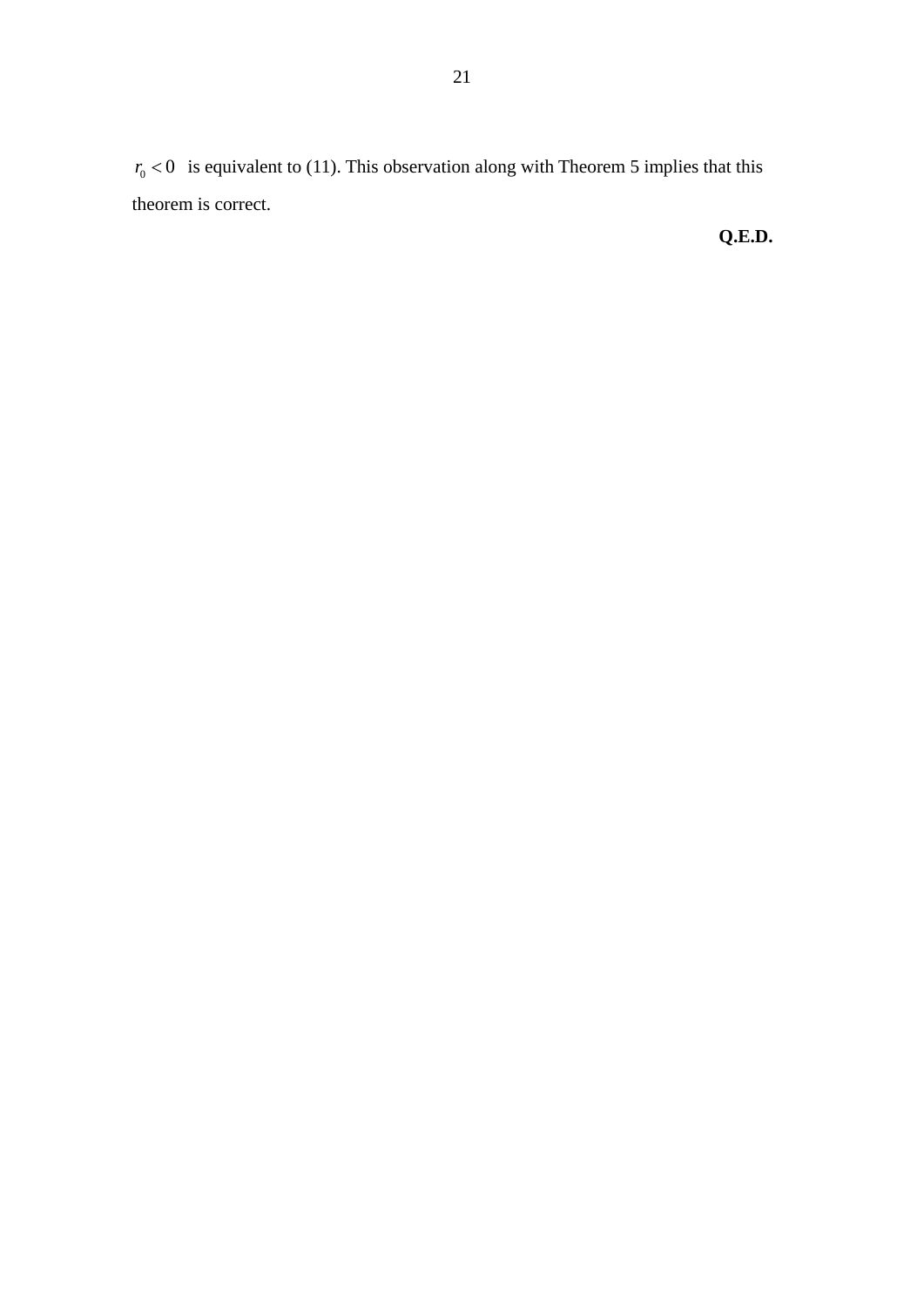## **5. Special Cases**

### **5.1. Bilateral Trades**

Let us consider an example of combinatorial exchanges, namely *bilateral trades*, in which we assume that  $n = 2$  and that the central planner possesses no initial endowment, i.e.,

$$
e_1+e_2=e.
$$

The model of Myerson and Satterthwaite (1983) is a special case. They additionally assumed a single object with a single unit; EE automatically holds when the type spaces are the same between the seller and buyer.

In this bilateral trades case,

$$
\varpi(N \setminus \{i\}) = E[U_i^*(\omega_i)] \text{ for each } i \in \{1, 2\},\
$$

which along with Theorem 4 implies that under EE,

$$
r_0 = -E[\sum_{i \in \{1,2\}} v_i(f(\omega), \omega_i)] + E[\sum_{i \in \{1,2\}} U_i^*(\omega_i)].
$$

Because of (1), under EE, it is inevitable that the central planner has a deficit in expected revenue; the central planner loses the amount of money equivalent to the *maximal net expected surplus in the entire economy*.

#### **5.2. Combinatorial Auctions**

Let us specify a profile of initial endowments  $e_N = \tilde{e}_N = (\tilde{e}_i)_{i \in N}$  by

$$
\tilde{e}_i = 0 \quad \text{for all} \quad i \in N \,,
$$

which corresponds to *combinatorial auctions* in which the central planner possesses all commodities as his initial endowment. This subsection makes an assumption that restricts the positivity of the externality effect in such a weak manner that for every  $i \in N$ ,

$$
\sum_{j\in N\setminus\{i\}}\nu_j(f(\omega),\omega_j)<\sum_{j\in N\setminus\{i\}}\nu_j(f^{\{i\}}(\omega_{-i}),\omega_j),\text{ where }\ e_i=0.
$$

This assumption implies that players prefer to exclude a single player and consume all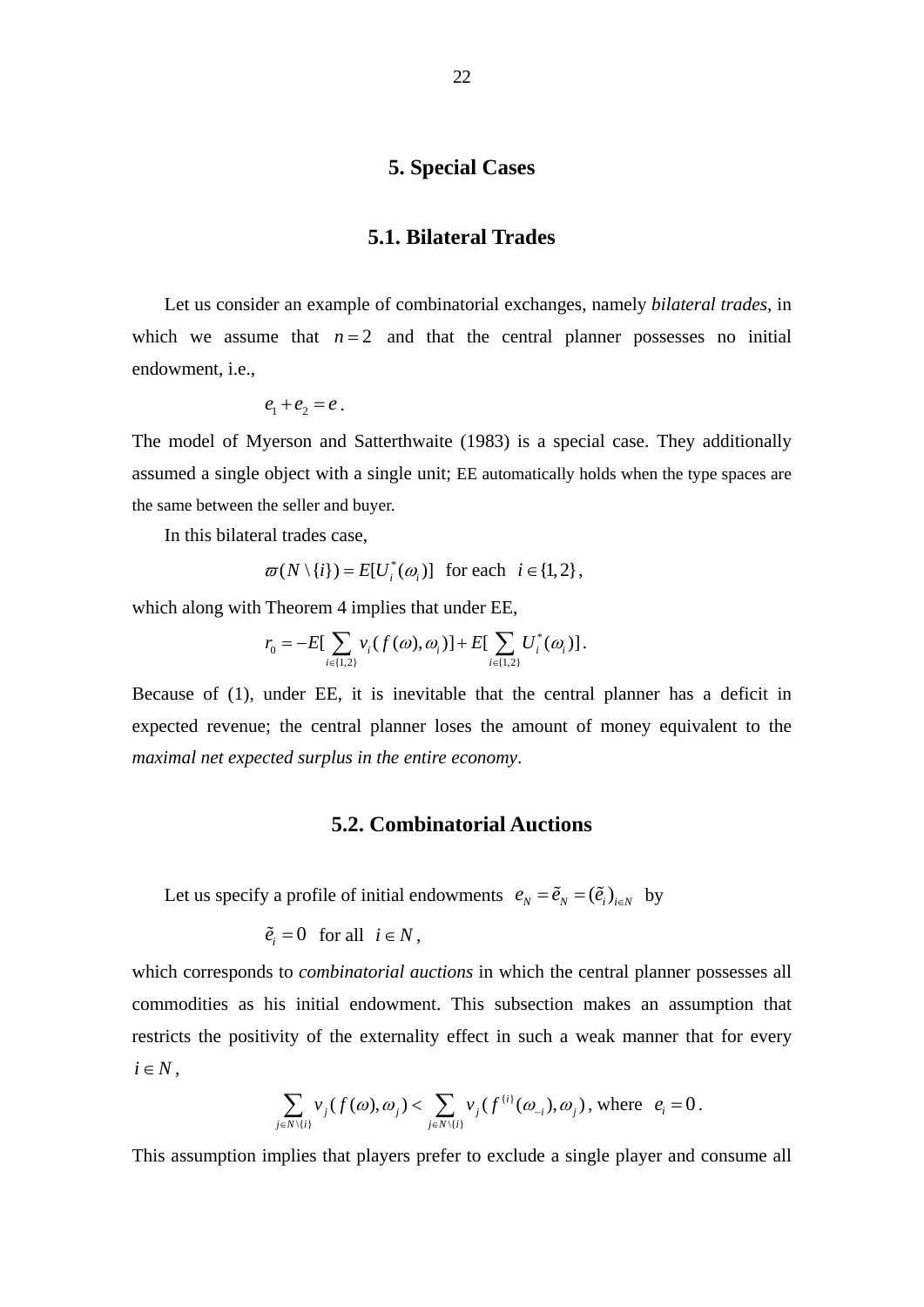commodities by themselves. We show that the central planner can earn a *positive* expected revenue as follows. Since

$$
A(S) = A \quad \text{for all} \quad S \subset N \ ,
$$

it follows that

$$
\varpi(N \setminus \{i\}) = \max_{\underset{a_i=0}{a \in A:}} \sum_{j \in N \setminus \{i\}} \nu_i(a, \omega_j) \text{ for all } i \in N,
$$

which implies that under EE,

(13) 
$$
r_0 = r_0(\tilde{e}_N) = -\sum_{i \in N} E\left[\sum_{j \in N \setminus \{i\}} v_j(f(\omega), \omega_j) - \max_{\substack{a \in A:\\a_i = 0}} \sum_{j \in N \setminus \{i\}} v_i(a, \omega_j)\right].
$$

The assumption of this subsection implies that the right-hand side of (13) is positive.

## **5.3. Single Seller**

Let us specify another profile of initial endowments  $e_N = \hat{e}_N - (\hat{e}_i)_{i \in N}$  by

 $\hat{e}_i = e$ , and  $\hat{e}_i = 0$  for all  $i \in N \setminus \{1\}$ ,

which implies that player 1 possesses the entire commodities as his initial endowment. This subsection makes an assumption that restricts the externality effect in such a weak manner that for every  $i \in N$ , every  $\omega_i \in \Omega_i$ , and every  $a \in A$ , player *i*'s valuation of the null package equals zero at all times, i.e.,

$$
v_i(a, \omega_i) = 0 \quad \text{if} \quad a_i = 0.
$$

We show that under EE, it is inevitable that the central planner has a deficit in expected revenue as follows. Since

$$
A(N \setminus \{1\}) = \phi
$$
, and  $A(N \setminus \{i\}) = A$  for all  $i \in N \setminus \{1\}$ ,

it follows from the assumption of this subsection that

 $v_i(f^{(1)}(\omega_{-1}), \omega_i) = 0$  for all  $i \in N \setminus \{1\}$ .

Hence,

$$
\varpi(N\setminus\{1\})=0\,,
$$

and for every  $i \in N \setminus \{1\}$ ,

$$
\varpi(N \setminus \{i\}) = \max_{\underset{a_i=0}{a \in A:}} \sum_{j \in N \setminus \{i\}} v_i(a, \omega_j),
$$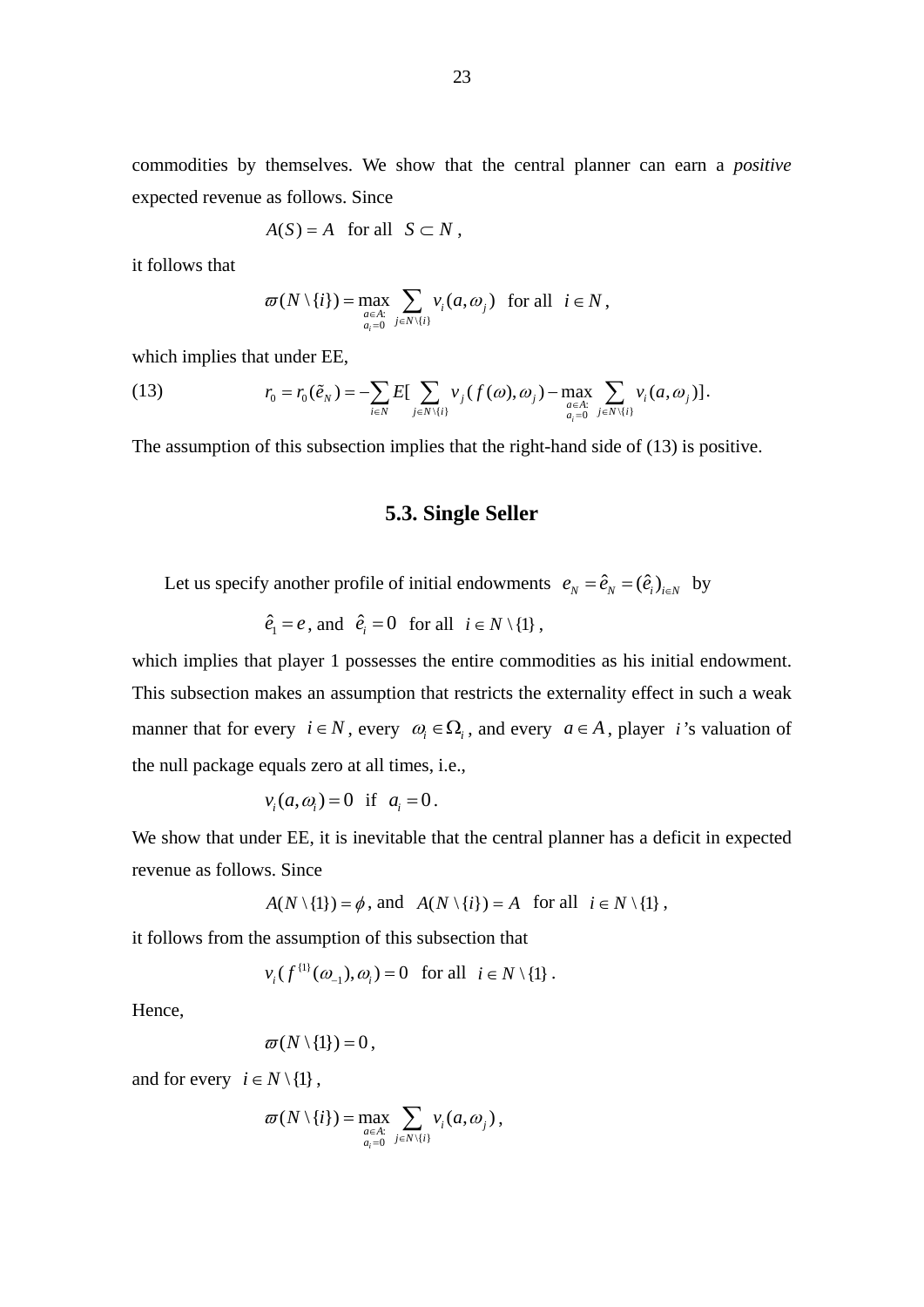implying that under EE,

(14) 
$$
r_0 = r_0(\hat{e}_N) = -\sum_{i \in N \setminus \{1\}} E[\sum_{j \in N} v_j(f(\omega), \omega_j) - \max_{\substack{a \in A:\\ a_i = 0}} \sum_{j \in N \setminus \{i\}} v_i(a, \omega_j)],
$$

$$
= -(n-1)\varpi(N) + \sum_{i \in N \setminus \{1\}} \varpi(N \setminus \{i\}),
$$

which is negative because  $f$  is efficient. The interim expected payoff for player 1 with each type  $\omega$  can be given by

(15) 
$$
E[v_1(f(\omega), \omega_1) + x_1(\omega) | \omega_1] = E[\sum_{j \in N} v_j(f(\omega), \omega_j) | \omega_1],
$$

and the interim expected payoff for each player  $i \in N \setminus \{1\}$  with each type  $\omega$  can be given by

(16) 
$$
E[v_i(f(\omega), \omega_i) + x_i(\omega) | \omega_i]
$$

$$
= E[\sum_{j \in N} v_j(f(\omega), \omega_j) - \max_{\substack{a \in A:\\a_{i,j} = 0}} \sum_{j \in N \setminus \{i\}} v_i(a, \omega_j) | \omega_i].
$$

From (15), *the interim expected payoff for player 1 is equivalent to the maximal gross expected surplus in the entire economy*. Hence, player 1 prefers to invite potential buyers to the collective decision problem as many times as is possible. From (14) and (16), it follows that *the least upper bound of the central planner's expected revenue is equivalent to the sum of the expected payoffs for the players other than player 1*. The central planner's expected revenue does not necessarily increase as the number of players who participate in the collective decision problem increases. The central planner might not think positively about inviting new traders to the collective decision problem.

 With the assumptions made in this and previous subsections, it follows from (13) and (14) that under EE,

$$
r(\tilde{e}_N) - r(\hat{e}_N) = E[\max_{a \in A} \sum_{j \in N \setminus \{1\}} v_j(a, \omega_j)],
$$

implying that by giving all commodities to player 1 gratis, the central planner must suffer a decrease of  $E[\max_{a \in A} \sum_{j \in N \setminus \{1\}} v_j(a, \omega_j)]$  in expected revenue; the central planner loses the amount of money equivalent to the *maximal gross surplus in the combinatorial auction that does not have player 1.*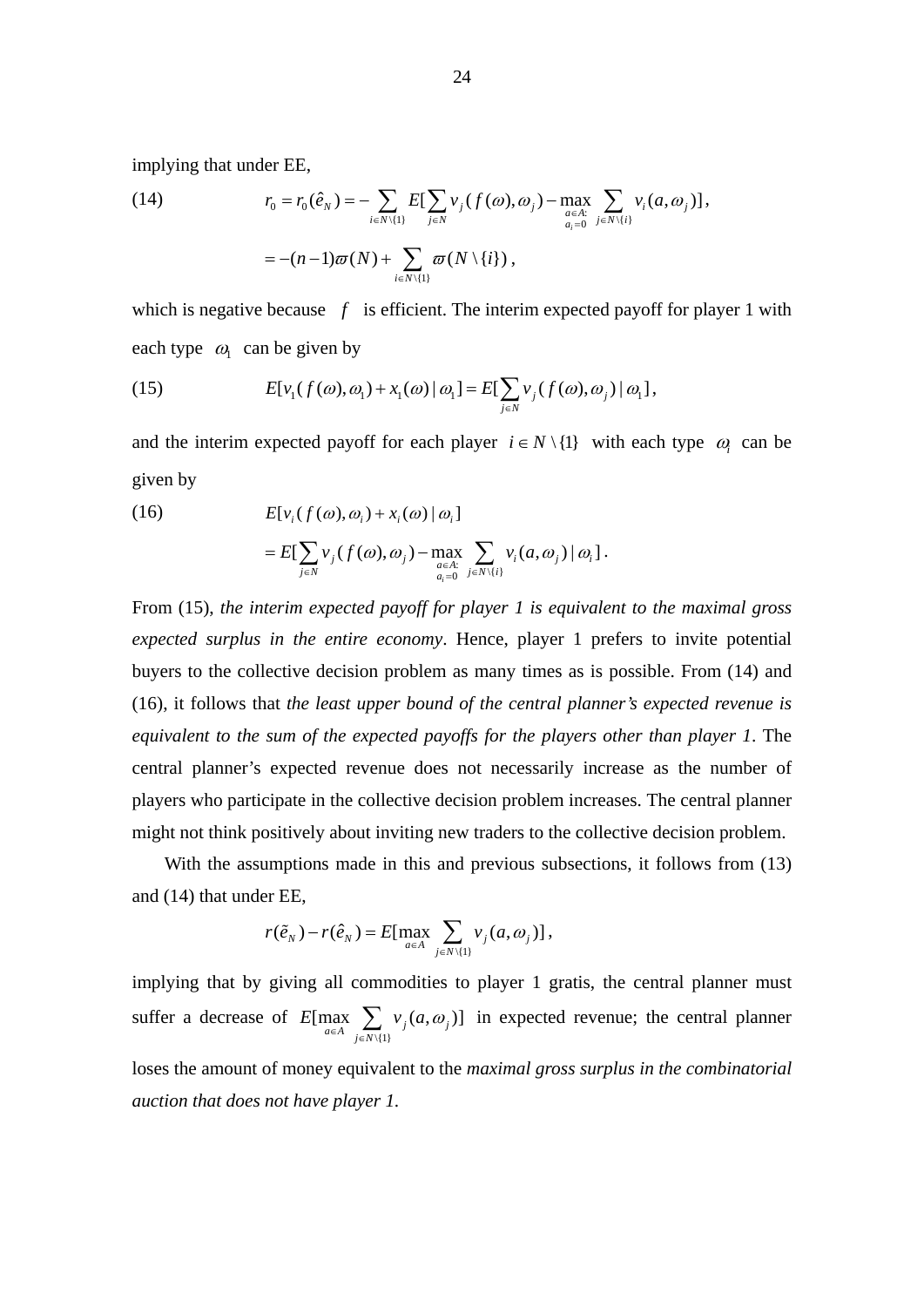#### **6. Discussions**

#### **6.1. Equal Endowment Distribution**

 This subsection assumes that the sum of the maximal *gross* surpluses in economies without any single players, given by

$$
W(e_N) \equiv \sum_{i \in N} \varpi(N \setminus \{i\}) = \sum_{i \in N} E[\sum_{j \in N \setminus \{i\}} v_j(f^{\{i\}}(\omega_{-i}), \omega_j)],
$$

is *convex* with respect to  $e<sub>N</sub>$ . This assumption can be implied by the concavity of  $v_i(a, \omega)$  with respect to  $a_i$ , provided that there is no externality effect.

It is evident from this assumption that

$$
\frac{r(e_N)+r(e'_N)}{2}\leq r(\frac{e_N+e'_N}{2})\,,
$$

indicating that in symmetric models of combinatorial exchanges, *the central planner's deficit can be suppressed when players' initial endowments are equally distributed compared with the case that the distribution of the initial endowment is divided between few people such as the single-seller case*. The central planner's expected deficit in the single seller case might be the *worst* of all possible distributions of initial endowments.

## **6.2. Incompatibility with Stability**

 We can show that irrespective of the profile of initial endowments, the central planner cannot earn nonnegative revenue in expectation in a compatible manner with stability.

**Theorem 7:** *Under EE, there exists no payment rule*  $x \in X(f, U_N^*)$  *such that* 

$$
(17) \t E[-\sum_{i\in N}x_i(\omega)]\geq 0,
$$

*and* 

(18) 
$$
E[\sum_{j \in N \setminus \{i\}} \{v_j(f(\omega), \omega_j) + x_j(\omega)\}] > \varpi(N \setminus \{i\}) \text{ for all } i \in N.
$$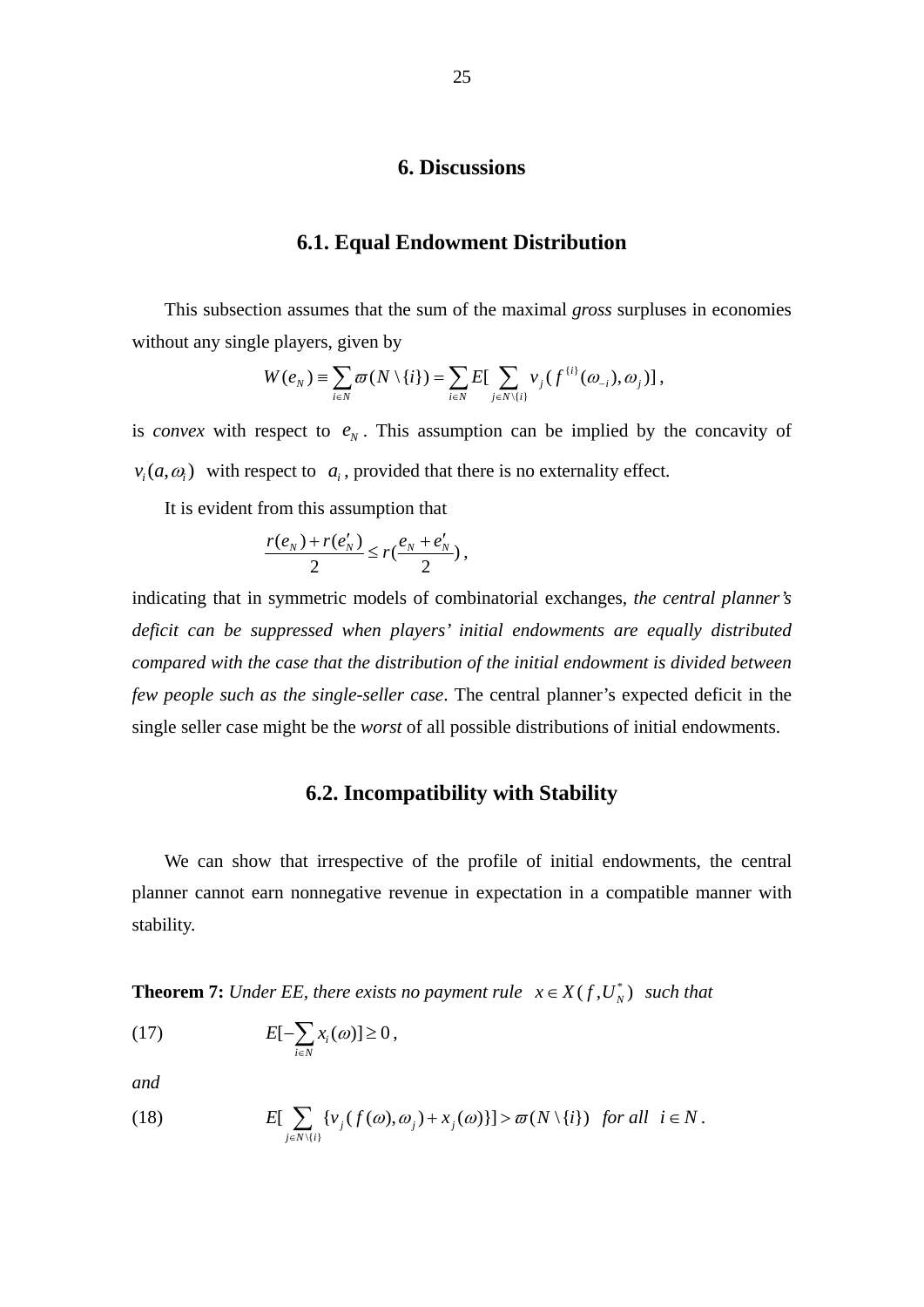**Proof:** From Theorem 6, it follows that under EE, whenever the marginal core is non-empty, then there is no  $x \in X(f, U_N^*)$  that satisfies (17). This implies that if a payment rule  $x \in X(f, U_N^*)$  satisfies (17), then it never satisfies (18), implying that Theorem 7 is correct.

#### **Q.E.D.**

 Theorem 7 implies the *general impossibility* in that under EE, irrespective of the profile of initial endowments, *no marginally unblocked imputation is induced by any Groves mechanism that satisfies IIR and the nonnegativity of the central planner's expected revenue.* This supports the statement that participants cannot generally accomplish efficiency in voluntary manners.

#### **6.3. Ex-Ante Reallocation**

 This subsection describes an aspect of the relationship between an arbitrary pair of profiles of initial endowments,  $e_N$  and  $e'_N$ . Let us denote by  $U_i^*(\omega_i)$  and  $U_i'^*(\omega_i)$ the outside opportunities for player *i* with type  $\omega$  associated with his initial endowments  $e_N$  and  $e'_N$ , respectively.

Suppose that a payment scheme  $x \in X(f, U_N^*)$  induces the least upper bound  $r_0(e_N)$ . For every  $i \in N$ , let us specify a real number  $d_i = d_i(e_N, e'_N) \in R$  by

$$
d_i = \max_{\omega_i \in \Omega_i} \{ U_i^*(\omega_i) - E[\sum_{j \in N} v_j(f(\omega), \omega_j) | \omega_i] \}
$$

$$
- \max_{\omega_i \in \Omega_i} \{ U_i^*(\omega_i) - E[\sum_{j \in N} v_j(f(\omega), \omega_j) | \omega_i] \}.
$$

By using this specified vector  $(d_i)_{i \in N} \in R^n$ , let us specify another payment rule  $x' \in X$ in a manner that for every  $i \in N$  and every  $\omega_i \in \Omega_i$ ,

$$
x'_{i}(\omega) \equiv x_{i}(\omega) - d_{i}.
$$

It is evident that *x'* belongs to  $X(f, U_N^*)$  and induces the least upper bound  $r(e'_N)$ .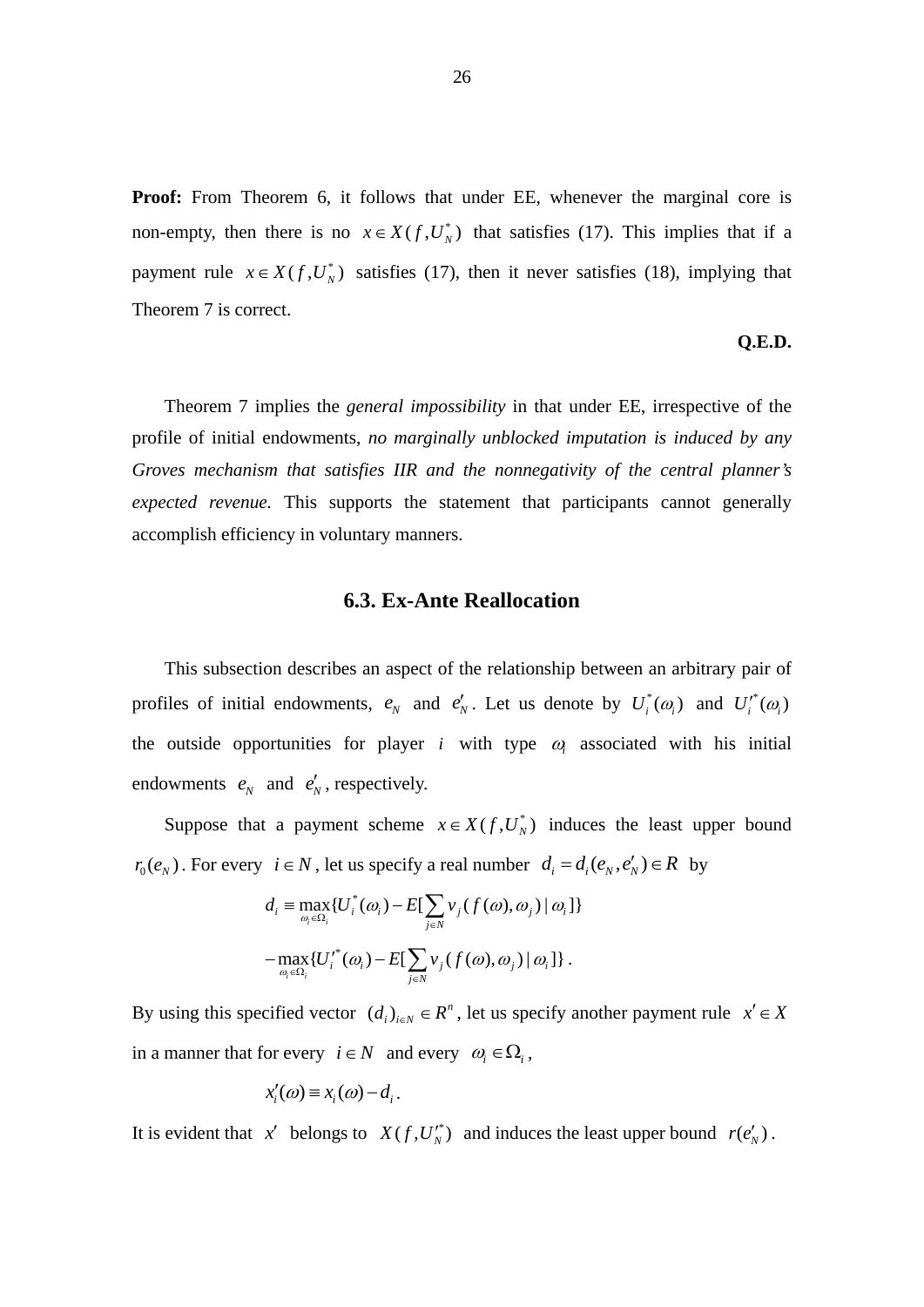We can interpret the above observations as follows. Suppose that each player  $i \in N$ possesses  $e_i$  as his initial endowment. At the pre-play stage, the central planner collects all commodities possessed by players and then reallocates these collected commodities as well as the commodities that the central planner possesses to each player *i* by giving  $e'_i$  and the fixed amount of money  $d_i$ . After reallocating in this manner, the central planner enforces the Groves mechanism  $(f, x')$ . The Groves *mechanism*  $(f, x)$  *associated with the profiles of players' initial endowments*  $e_N$  *is the payoff/revenue equivalent to the Groves mechanism*  $(f, x')$  *that follows the replacement of*  $e_i$  *with*  $e'_i$  *accompanied with a type-independent payment*  $d_i$  *to each player*  $i \in N$ .

#### **6.4. Ex Post Revenue and Deficit**

We must note that even if the central planner's expected revenue is nonnegative, it might be the case that there exists a type profile at which the central planner has a deficit in the ex post term. We, however, can easily suppress this trouble by allowing the central planner to make an option contract with a risk-neutral third party in a manner that whenever players announce any type profile  $\omega' \in \Omega$ , then the central planner gives this third party an amount of money given by

$$
E[\sum_{i\in N}x_i(\omega)]-\sum_{i\in N}x_i(\omega').
$$

According to this contract, the central planner's revenue is kept constant across possible type profiles, i.e., equal to  $E[-\sum x_i(\omega)]$  $i \in N$  $E[-\sum x_i(\omega$  $-\sum_{i\in\mathbb{N}} x_i(\omega)$  at all times. Hence, with the availability of option contracting, Theorem 6 also implies a characterization of the case that the central planner's ex-post revenue is nonnegative at all times. The central planner can earn nonnegative revenue in the ex post term at all times if the marginal core is empty. Under EE, the central planner can earn nonnegative revenue in the ex post term at all times if and only if the marginal core is empty.

 It would be more important to note that with the assumption of payoff/revenue equivalence property, we can construct a non-Groves-type mechanism that is Bayesian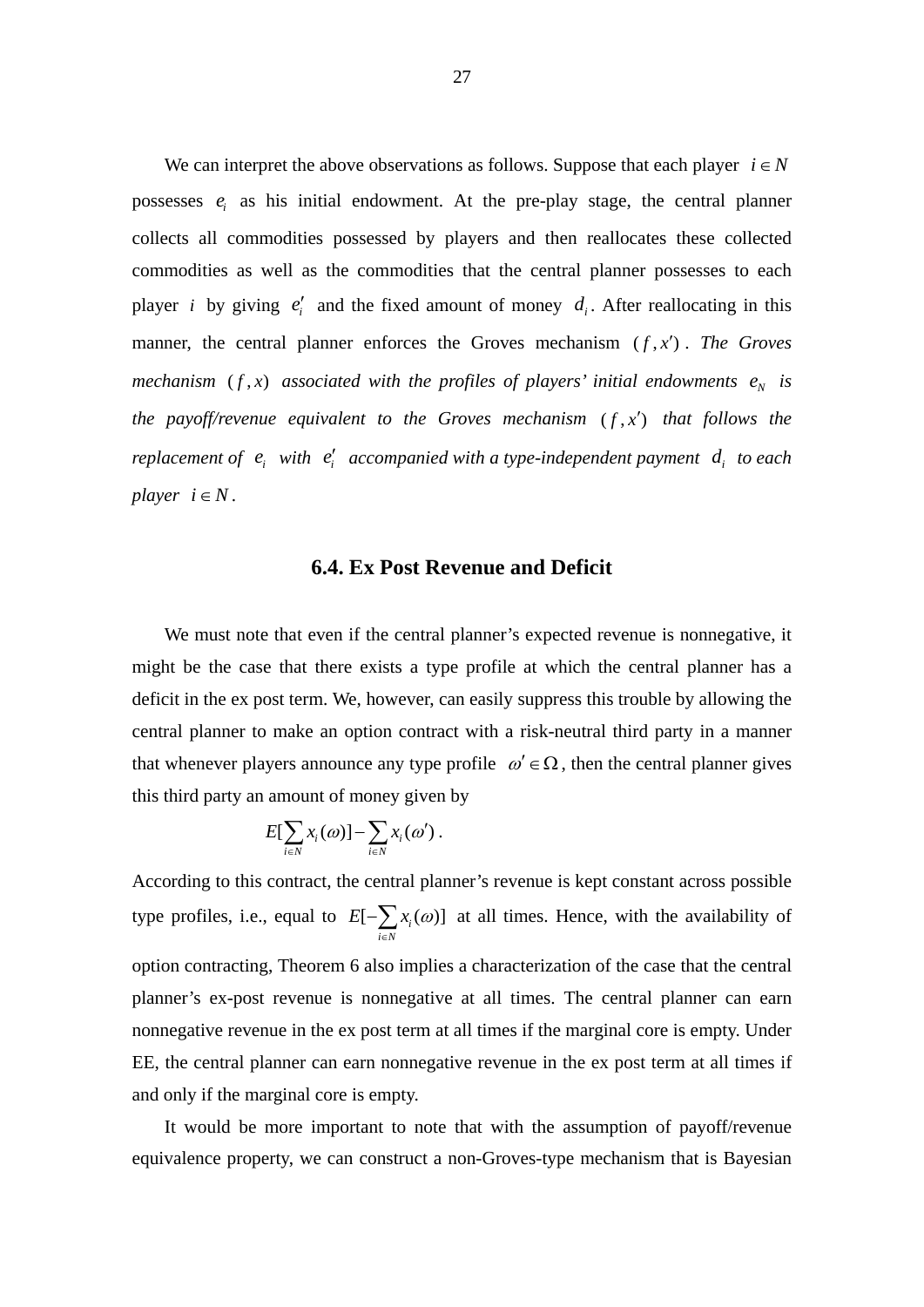incentive compatible, is interim individually rational, and makes the central planner's revenue nonnegative at all times if and only if the least upper bound of the central planner's expected revenue is nonnegative.

**Theorem 8:** *There exists a payment rule*  $x \in X$  *such that*  $(f, x)$  *satisfies BIC,*  $(f, x)$  and  $U_N^*$  satisfy IIR, and

$$
-\sum_{i\in N}x_i(\omega)\geq 0 \text{ for all } \omega\in\Omega.
$$

*if and only if*  $r_0 \geq 0$ .

**Proof<sup>13</sup>:** It is evident from the revenue/payoff equivalence property that the "only if" part is correct. All we have to do is to prove the "if" part. Suppose that  $r_0 \ge 0$ . Hence, there exists a Grove payment rule with IIR,  $x \in X(f, U_N^*)$ , such that

$$
r_0 = E[-\sum_{i \in N} x_i(\omega)].
$$

From Arrow (1979) and d'Aspremont and Gérard-Varet (1979), it is evident that there exists a payment rule  $x' \in X$  such that  $(f, x')$  satisfies BIC and the balanced budgets, i.e.,

$$
\sum_{i\in N} x'_i(\omega) = 0 \text{ for all } \omega \in \Omega.
$$

From the payoff/revenue equivalence property, it is evident that there exists a n-dimensional vector  $(b_i)_{i \in N} \in R^n$  such that

$$
E[x_i(\omega) | \omega_i] = E[x'_i(\omega) | \omega_i] + b_i \text{ for all } i \in N \text{ and all } \omega_i \in \Omega_i.
$$

Note that

-

$$
\sum_{i\in N} b_i=r_0\ .
$$

We specify another payment rule  $x'' \in X$  by

 $x''_i(\omega) = x'_i(\omega) + b$  for all  $i \in N$  and all  $\omega \in \Omega$ .

It is evident from this specification that  $(f, x'')$  satisfies BIC,  $(f, x'')$  and  $U_N^*$ 

<sup>&</sup>lt;sup>13</sup> The proof of Theorem 8 is closely related to Krishna and Perry (1998). See also Chapter 5 of Krishna (2010).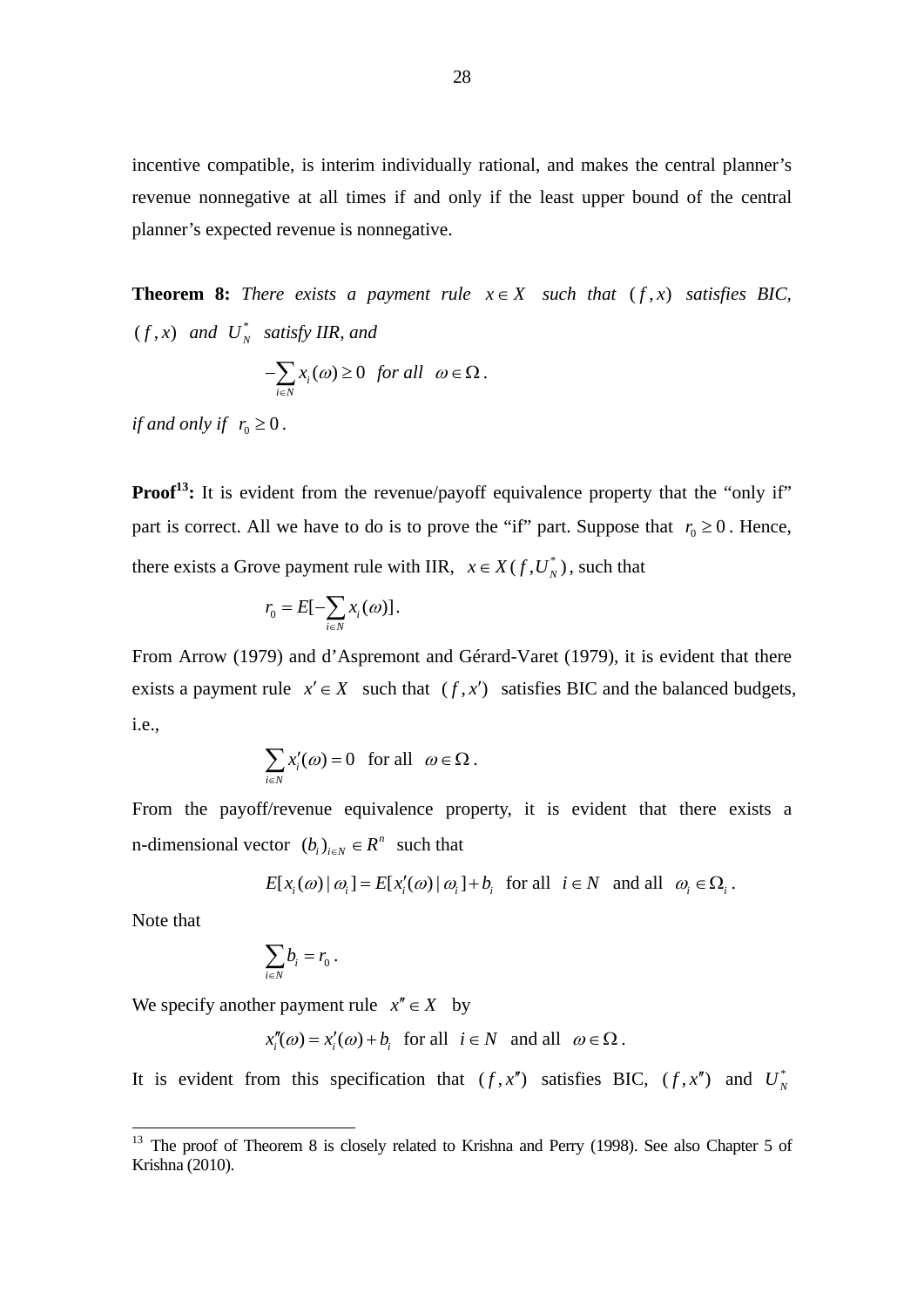satisfy IIR, and

1

$$
-\sum_{i\in N} x_i''(\omega) = \sum_{i\in N} b_i = r_0 \ge 0 \text{ for all } \omega \in \Omega.
$$
 Q.E.D.

*Even without the availability of option contracting, it follows from Theorems 6 and 8 that the central planner can earn nonnegative revenue in the ex post term at all times if the marginal core is empty. Under EE, the central planner can earn nonnegative revenue in the ex post term at all times if and only if the marginal core is empty.* 

## **6.5. Complexity and Privacy**

 The present paper has investigated direct mechanisms in which each player reveals full information about his entire valuations. However, direct mechanisms have been criticized from the practical viewpoints concerning *complexity and privacy.* 14 In combinatorial auctions that have *no* externality, several authors have attempted to replace the standard practice of such direct revelations with less complicated and more privacy-preserved dynamical protocols such as simultaneous ascending/descending clock (Japanese) auctions.<sup>15</sup> In such auctions, the auctioneer continues to ask and adjust non-anonymous and non-linear price vectors to each player (buyer), and each player continues to make his demand correspondences as a price taker. Such protocols must collect sufficient information in order to achieve the allocations of the original direct mechanism while preserving players' privacy.

In combinatorial auctions that have no externality, Lahaie and Parkes (2004), Parkes (2006), and Mishra and Parkes (2007) have introduced the concept of a *universal competitive equilibrium,* which implies the competitive equilibrium properties not only in the entire economy but also in economies without a single buyer. These studies showed that a *pivot* mechanism, which is defined as a special version of a Groves

<sup>14</sup> See Rothkopf, Teisberg, and Kahn (1990), Segal (2006), Ausubel and Milgrom (2006), and Parkes (2006), for instance.

<sup>&</sup>lt;sup>15</sup> See Kelso and Crawford (1982), Bikhchandani and Mamer (1997), Gul and Stacchetti (1999, 2000), Parkes and Ungar (2002), Ausubel and Milgrom (2002), Ausubel and Cramton (2004), Lahaie and Parkes (2004), Ausubel (2004, 2006), Hatfield and Milgrom (2005), Ausubel, Cramton, and Milgrom (2006), Parkes (2006), Mishra and Parkes (2007), and Matsushima (2011), for instance.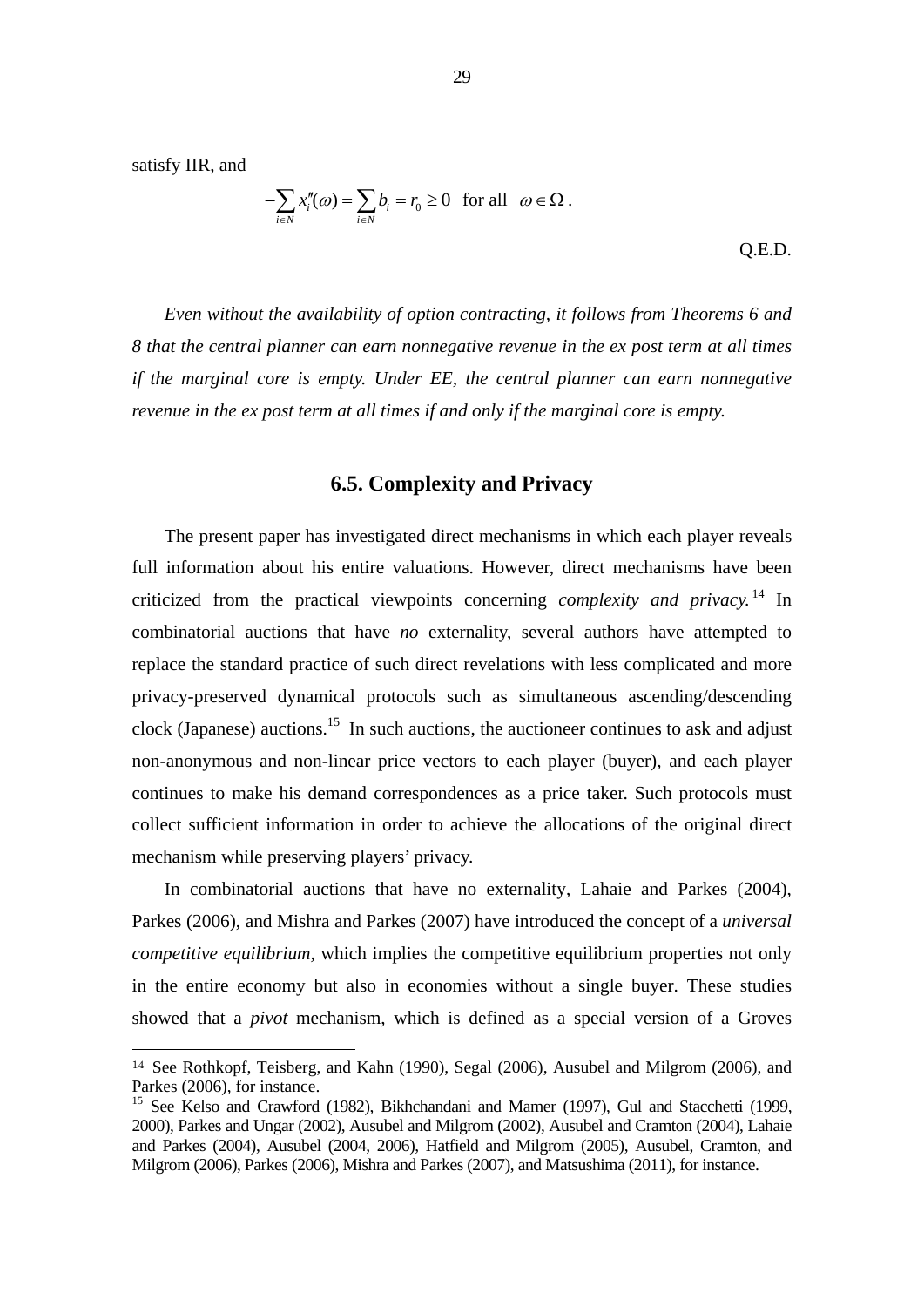mechanism, can be implemented by an arbitrary dynamical protocol that always collects sufficient information in order to discover a universal competitive equilibrium. Subsequently, Matsushima (2011) showed a tractable method for explaining whether an arbitrary dynamical protocol can implement a pivot mechanism and clarifying its degree of privacy preservation.

This subsection briefly shows that the above arguments can be extended to combinatorial exchanges that have no externality, where  $v_i(a, \omega)$  is assumed to be independent of  $a_{-i}$ ; thus, we write  $v_i(a_i, \omega_i)$  instead of  $v_i(a, \omega_i)$ . Let us specify a Groves payment rule  $x = \overline{x} \in X(f)$  by

$$
h_i(\omega_{-i}) = -E[\sum_{i \in N} \max_{a \in A(\{i\})} \sum_{j \in N \setminus \{i\}} v_j(a_j, \omega_j)] \text{ for all } i \in N \text{ and } \omega_{-i} \in \Omega_{-i}.
$$

The corresponding direct mechanism  $(f, x)$ , which can be called a *pivot mechanism*, satisfies strategy-proofness as well as *ex-post individual rationality* in the sense that for every  $i \in N$  and every  $\omega \in \Omega$ ,

$$
v_i(f_i(\omega), \omega_i) + x_i(\omega) \ge U_i^*(\omega_i).
$$

This inequality holds with equality whenever  $f_i(\omega) = e_i$ . Let us denote  $p_i : A \to R$ and  $p = (p_i)_{i \in N}$ , the latter of which is called a *price vector*. A price vector *p* is said to be a *universal competitive equilibrium* for  $\omega \in \Omega$  if there exist  $a^* \in A$ , and  $a^{*j} \in A({j})$  for each  $j \in N$ , such that for every  $a \in A$ ,

$$
\sum_{i\in N} p_i(a_i^*) \ge \sum_{i\in N} p_i(a_i),
$$
  

$$
v_i(a_i^*, \omega) - p_i(a_i^*) \ge v_i(a_i, \omega) - p_i(a_i) \text{ for all } i \in N,
$$

for every  $j \in N$  and every  $a \in A({j})$ ,

$$
\sum_{i\in N\setminus\{j\}} p_i(a_i^{*j}) \geq \sum_{i\in N\setminus\{j\}} p_i(a_i),
$$

and

$$
v_i(a_i^{*j}, \omega) - p_i(a_i^{*j}) \ge v_i(a_i, \omega) - p_i(a_i) \text{ for all } i \in N \setminus \{j\}.
$$

Note that

$$
\sum_{i\in N} v_i(a_i^*, \omega_i) \ge \sum_{i\in N} v_i(a_i, \omega_i) \text{ for all } a \in A,
$$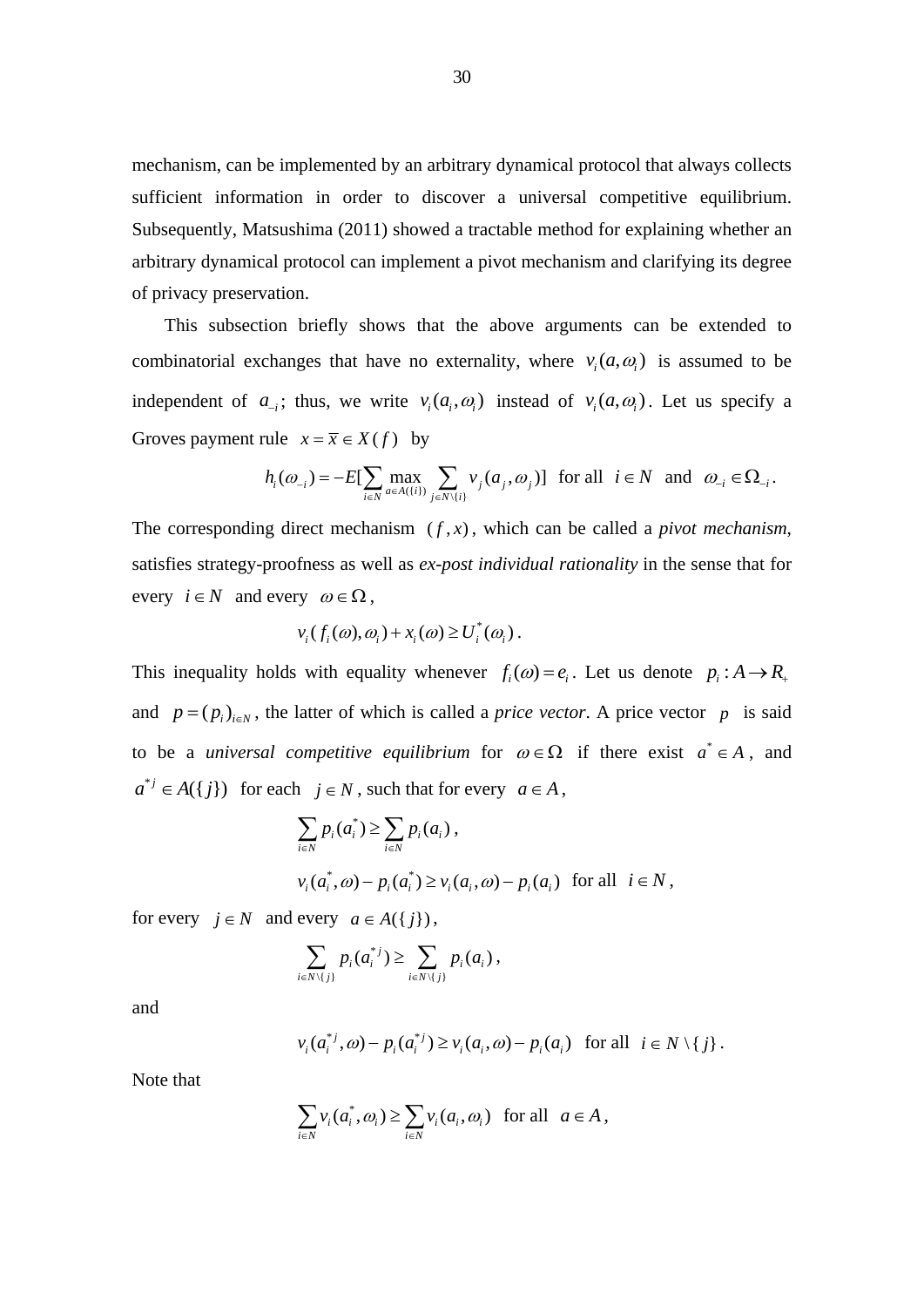and for every  $i \in N$ .

$$
\sum_{i\in N\setminus\{j\}}v_i(a_i^{*j},\omega_i)\geq \sum_{i\in N\setminus\{j\}}v_i(a_i,\omega_i) \text{ for all } a\in A(\{i\}),
$$

implying that  $a^* \in A$  is an efficient allocation in the entire economy and  $a^{*j} \in A$  is an efficient allocation in the economy that does not have player  $j$ . In the same manner as described by Lahaie and Parkes (2004), Parkes (2006), and Mishra and Parkes (2007), it can thus be shown that without externality, the pivot mechanism can be implemented using an arbitrary dynamical protocol if and only if this protocol always discovers a universal competitive equilibrium.

 We can also extend the argument of Matsushima (2011) to combinatorial exchanges. Matsushima (2011) introduced the concept of the *representative valuation function* for each player, which assigns the minimal relative valuation to each package that has been revealed during the history of play. This representative valuation function can easily be calculated from the history of play by making minor assumptions such as revealed preference activity rules and connectedness and by describing the degree of players' privacy preservation. In the same manner as shown in Matsushima (2011), in combinatorial exchanges that do not have externality, the pivot mechanism can be implemented by an arbitrary dynamical protocol if and only if (i) there always exist efficient allocations in the entire economy and in economies that do not have single players associated with the calculated representative valuation function profile and (ii) the packages that compose these allocations have all been revealed during the history of play. We can also show that whenever the dynamical protocol implements the pivot mechanism, the resulting representative valuation function profile can be the universal competitive equilibrium for their true types.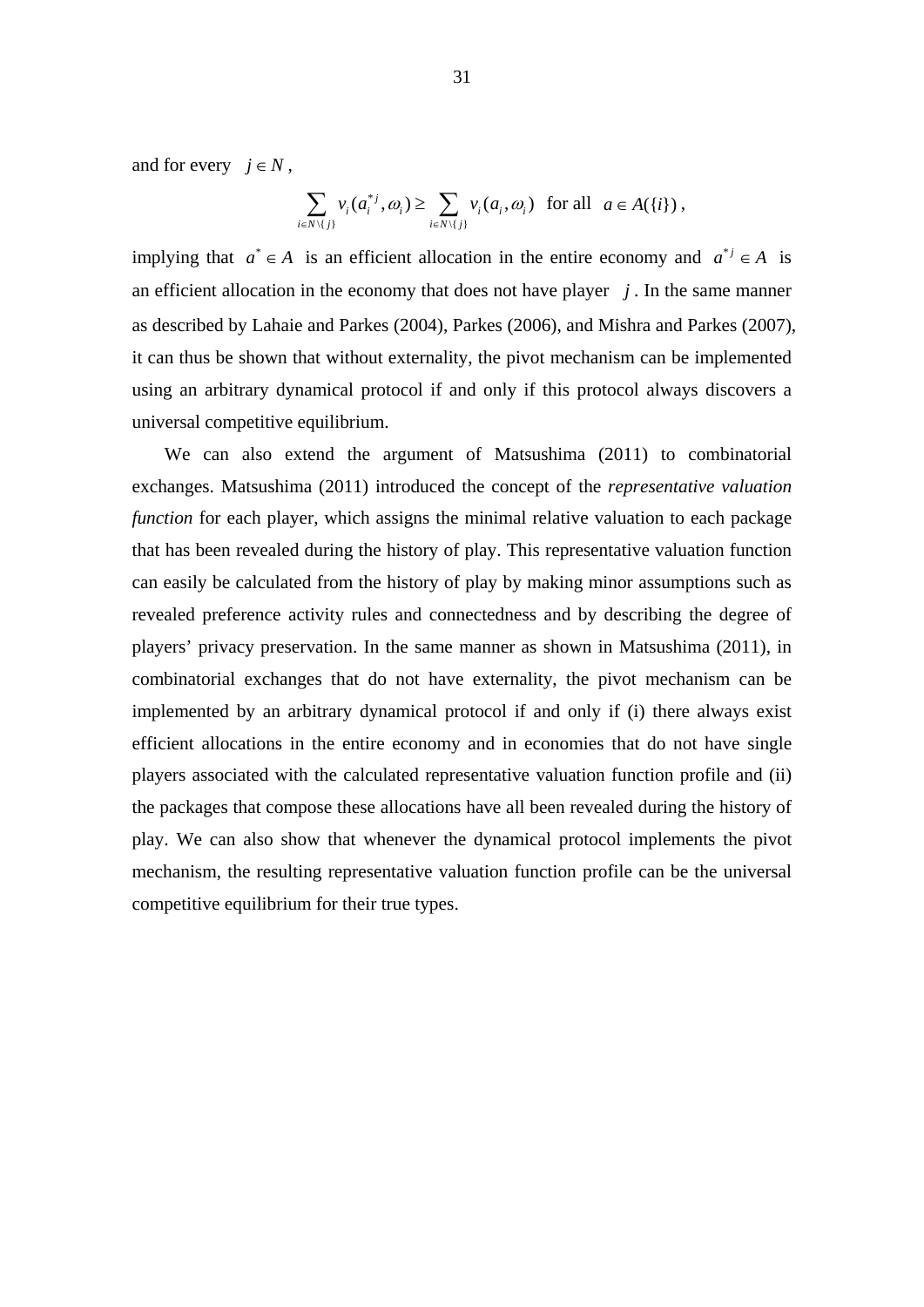#### **7. Conclusion and Future Researches**

The present paper investigated combinatorial exchanges that have incomplete information, in which, in contrast to standard combinatorial auctions, the multiple heterogeneous commodities to be traded are possessed not only by the central planner but also by players as their initial endowments. Each player thus has the outside opportunity not to participate in the collective decision problem and instead to consume his initial endowment by himself. According to the payoff/revenue equivalences assumption, we focused on Groves mechanisms that are compatible with IIR.

 Compared with standard combinatorial auctions, players in combinatorial exchanges that possess non-negligible initial endowments can have significant bargaining powers over the central planner, making it difficult for the central planner to earn nonnegative expected revenue. We introduced the key condition of EE, which implies that for each player, there is a particular type with which the consumption of his initial endowment by himself is valuable to the point that the efficient allocation rule will assign it to him, irrespective of other players' types. Under EE, each player's bargaining power over the central planner is at its strongest. According to the standard calculation for Groves mechanisms, we characterized the least upper bound of the central planner's expected revenue. Subsequently, from the viewpoint of stability, we showed a full characterization of the case that the central planner had a deficit in expected revenue. The marginal core, which was defined as the collection of all efficient imputations across players that are marginally unblocked by any size  $(n-1)$  coalition, is empty if and only if the central planner can earn nonnegative expected revenue.

 Based on this characterization, it was shown to be generally impossible to make stability in terms of the marginal core compatible with BIC and IIR. Whenever a player possesses a sufficient initial endowment, the exclusion of this player from the collective decision problem results in a decrease in other players' welfare; by excluding this player, they consequently lose the valuable chance to win the commodities that this excluded player possessed. This makes the marginal core unlikely to be empty, but, at the same time, allows players to have significant bargaining powers over the central planner, making his expected revenue negative. Our characterization implies that the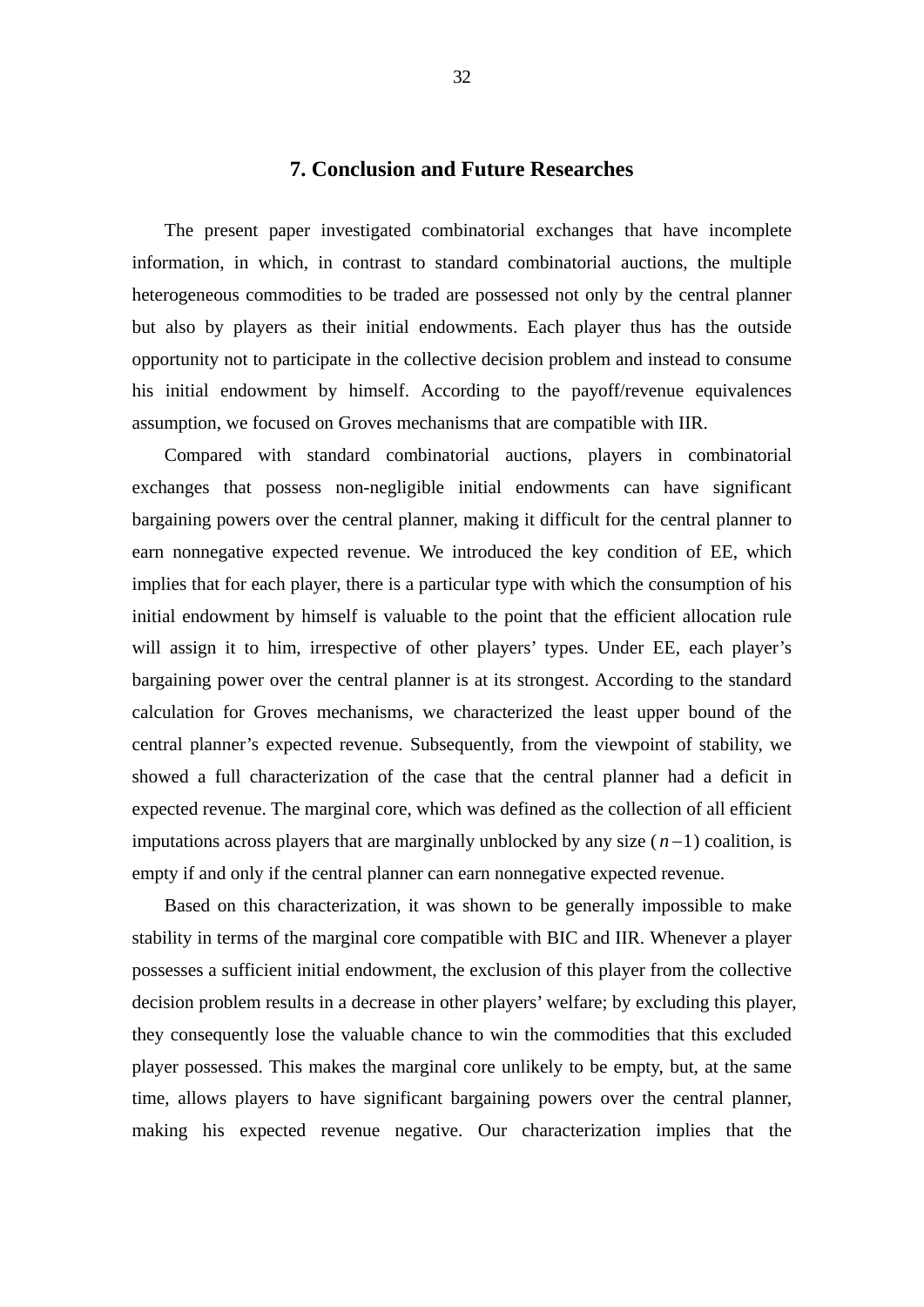non-emptiness of the marginal core is equivalent to the negativity in the central planner's expected revenue.

 This paper assumed that the central planner's preference followed a lexicographic order in that the achievement of efficiency is the first aim and revenue enhancement is the second aim. Future research might wish to eliminate this assumption and instead investigate the possibility that the central planner can increase his expected revenue further by employing inefficient mechanisms. This research avenue is needed in order to provide an insight into designing protocols for combinatorial exchanges that are optimal in terms of the central planner's expected revenue (see also Myerson (1981) and Riley and Samuelson (1981)). In realistic situations, the central planner should be constrained by the fact that all commodities are sold out to third parties. It might be also practically important to consider the manner in which the central planner collects the proportion of the initial endowments possessed by players in the pre-play stage in order to reduce the deficit at the expense of efficiency.

 As footnote 10 pointed out, this paper has implicitly assumed that the market for players after the combinatorial exchange is well regulated so that these players' aggregate welfare is positively correlated with total surplus including consumer welfare. Without this assumption, we would need to be more cautious about the central planner's objective function concerning both the central planner's revenue and total surplus (i.e., consumer surplus as well as player welfare). This is another reason why future research should investigate inefficient allocation rules.

 This paper has investigated only static models of combinatorial exchanges. Thus, a highly promising future research avenue would be to extend our model to dynamical contexts where players receive private information over time, where the population of participants could change over time, and where commodities could be resold. For related works, see Parkes and Singh (2003), Bergemann and Välimäki (2010), and Bergemann and Said (2010), for instance.

 Finally, it must be noted that this paper assumed that players are fully rational and require direct mechanisms to satisfy BIC so that truth-telling is exactly the best response for any player. According to the seminal works of Parkes, Kalagnanam, and Eso (2002), Day and Milgrom (2008), and Erdil and Klemperer (2010), future research might aim to weaken this rationality assumption and instead investigate the case that the central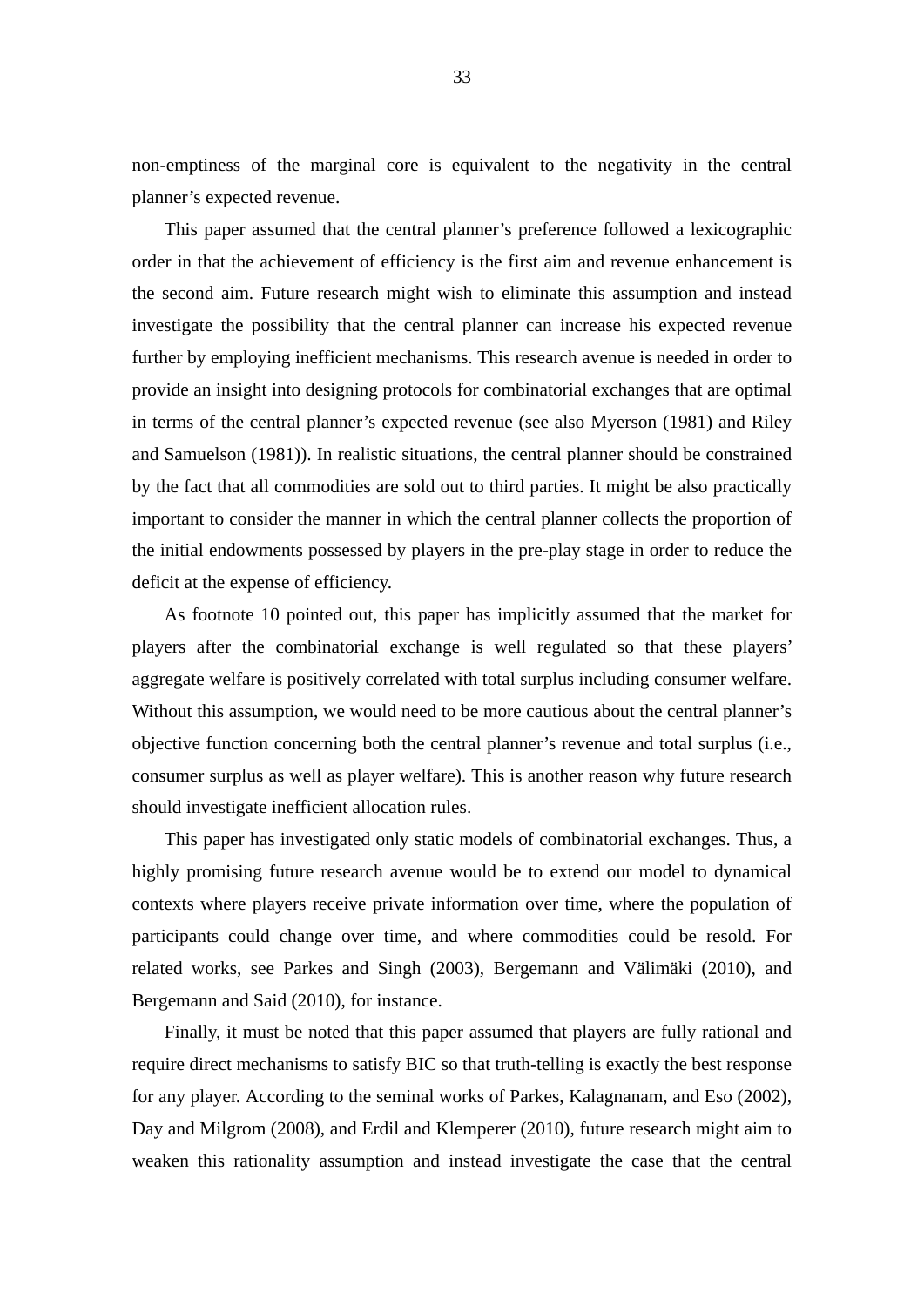planner attempts to design efficient mechanisms that do not satisfy BIC but keep any player's gain from lying to a sufficiently small degree.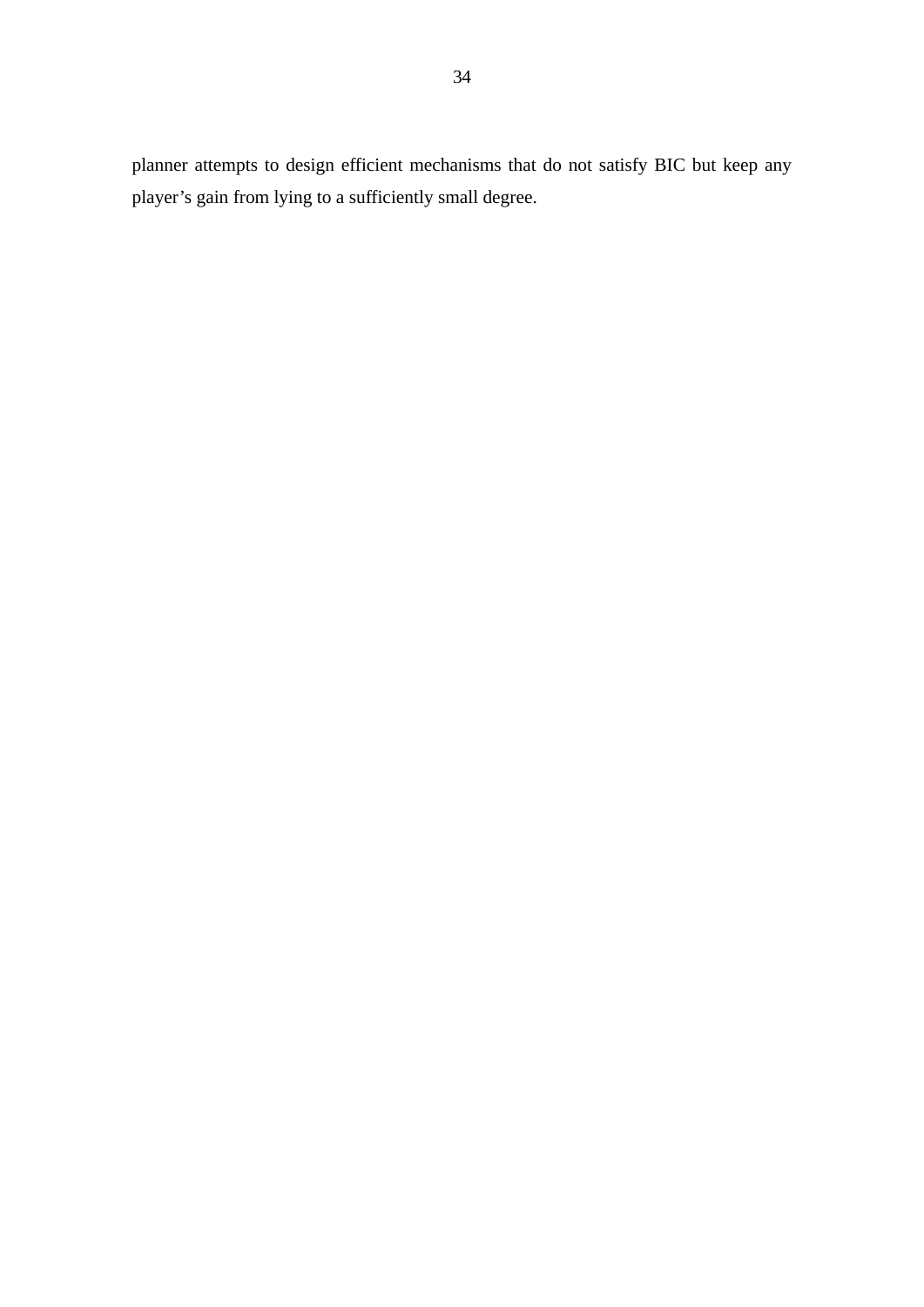## **References**

- Aoyagi, M. (1999): "Correlated Types and Bayesian Incentive Compatible Mechanisms with Budget Balance," *Journal of Economic Theory* 79, 142–151.
- Arrow, K. (1979): The Property Rights Doctrine and Demand Revelation under Incomplete Information," in *Economics and Human Welfare,* ed. by M. Boskin. New York, Academic Press.
- Ausubel, L. (2004): "An Efficient Ascending-Bid Auction for Multiple Objects," *American Economic Review* 94, 1452–1475.
- Ausubel, L. (2006): "An Efficient Dynamic Auction for Heterogeneous Commodities," *American Economic Review* 96, 602–629.
- Ausubel, L. and P. Cramton (2004): "Auctioning Many Divisible Goods," *Journal of European Economic Association* 2, 480–493.
- Ausubel, L., P. Cramton, and P. Milgrom (2006): "The Clock-Proxy Auction: A Practical Combinatorial Auction Design," in *Combinatorial Auctions*, ed. by P. Cramton, Y. Shoham, and R. Steinberg. MIT Press.
- Ausubel, L. and P. Milgrom (2002): "Ascending Auctions with Package Bidding," *Frontier of Theoretical Economics* 1, 1–42.
- Ausubel, L. and P. Milgrom (2006): "The Lovely but Lonely Vickrey Auction," in *Combinatorial Auctions*, ed. by P. Cramton, Y. Shoham, and R. Steinberg. MIT Press.
- Back, K. and J. Zender (1993): "Auction of Divisible Goods: On the Rationale for the Treasury Experiments," *Review of Financial Studies* 6, 733–764.
- Bergemann, D. and M. Said (2010): "Dynamic Auctions: Survey," mimeo, Yale University.
- Bergemann, D. and J. Välimäki (2010): "The Dynamic Pivot Mechanism," *Econometrica* 78, 771–789.
- Bernheim, D. and M. Whinston (1986): "Menu Auctions, Resource Allocation and Economic Influence," *Quarterly Journal of Economics* 101, 1–31.
- Bikhchandani, S., and J. Mamer (1997): "Competitive Equilibrium in an Exchange Economy with Indivisibilities," *Journal of Economic Theory* 74, 385–413.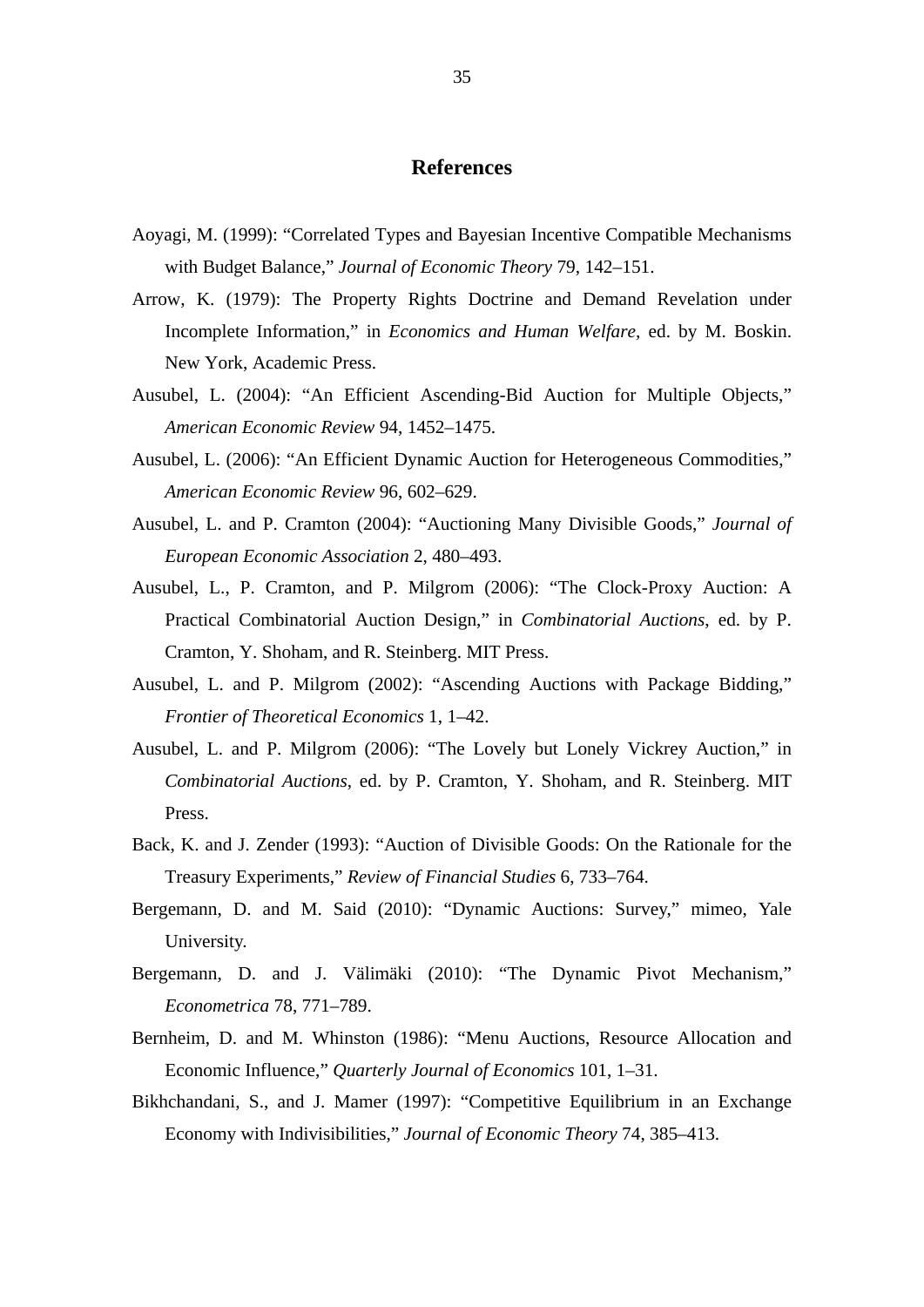- Bikhchandani, S., S. Chatterji, R. Lavi, A. Mu'alem, N. Nisan, and A. Sen (2006): "Weak Monotonicity Characterizes Deterministic Dominant-Strategy Implementation," *Econometrica* 74, 1109–1132.
- Chatterjee, K. and W. Samuelson (1983): "Bargaining under Incomplete Information," *Operations Research* 31, 835–851.
- Clarke, E. (1971): "Multipart Pricing of Public Goods," *Public Choice* 11, 17–33.
- Cramton, P., R. Gibbons, and P. Klemperer (1987): "Dissolving a Partnership Efficiently," *Econometrica* 55, 615–632.
- Cremer, J. and R. McLean (1985): "Optimal Selling Strategies under Uncertainty for a Discriminating Monopolist When Demands Are Interdependent," *Econometrica* 53, 345–361.
- Cremer, J. and R. McLean (1988): "Full Extraction of the Surplus in Bayesian and Dominant Strategy Auctions," *Econometrica* 56, 1247–1257.
- D'Aspremont, C. and L. Gérard-Varet (1979): "Incentive and Incomplete Information," *Journal of Public Economics* 11, 25-45.
- Day, R. and P. Milgrom (2008): "Core-selecting Package Auctions," *International Journal of Game Theory* 36, 393–407.
- Day, R. and S. Raghavan (2007): "Fair Payments for Efficient Allocations in Public Sector Combinatorial Auctions," *Management Science* 53, 1389–1406.
- Erdil, A. and P. Klemperer (2010): "A New Payment Rule for Core-Selecting Package Auctions," *Journal of European Economic Association* 8, 537–547.
- Figueroa, N. and V. Skreta (2009): The Role of Outside Options in Auction Design, *Journal of Economic Theory* 144, 884–897.
- Green, J. and J.-J. Laffont (1977): "Characterization of Satisfactory Mechanisms for the Revelation of Preferences for Public Goods," *Econometrica* 45, 427–438.
- Groves, T. (1973): "Incentives in Teams," *Econometrica* 61, 617–631.
- Gul, F. and E. Stacchetti (1999): "Walrasian Equilibrium with Gross Substitutes," *Journal of Economic Theory* 87, 95–124.
- Gul, F. and E. Stacchetti (2000): "The English Auction with Differentiated Commodities," *Journal of Economic Theory* 92, 66–95.
- Hatfield, J. and P. Milgrom (2005): "Matching with Contracts," *American Economic Review* 95, 913–935.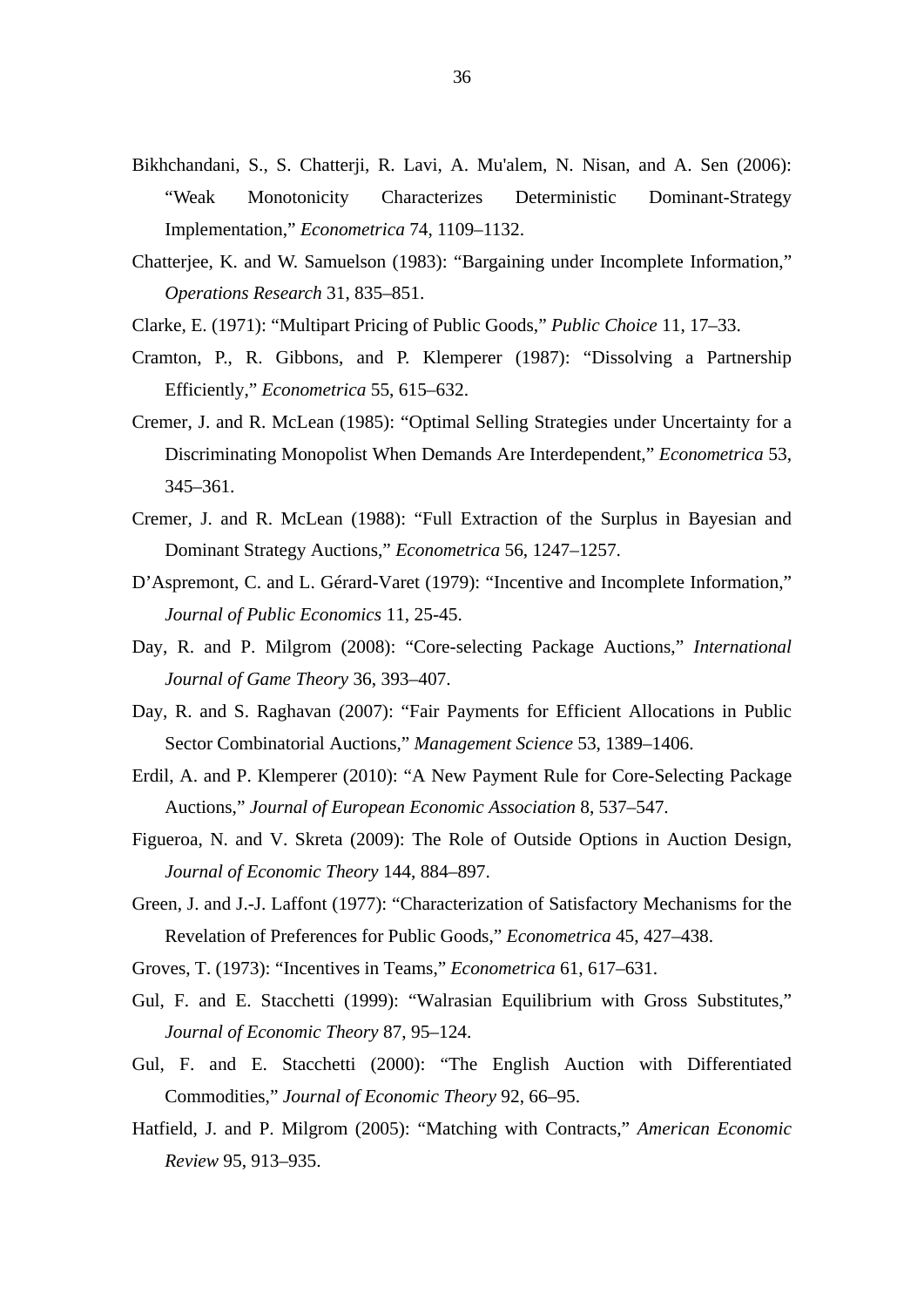- Holmstrom, B. (1979): "Groves Schemes on Restricted Domains," *Econometrica* 47, 1137–1144.
- Jehiel, P. and B. Moldovanu (1996): "Strategic Nonparticipations," *RAND Journal of Economics* 27, 84–98.
- Jehiel, P., B. Moldovanu, and E. Stacchetti (1999): "Multidimensional Mechanism Design for Auctions with Externality," *Journal of Economic Theory* 85, 258–293.
- Kelso, A. and V. Crawford (1982): "Job Matching, Coalition Formation, and Gross Substitutes," *Econometrica* 50, 1483.
- Krishna, V. (2010): *Auction Theory,* Second Edition, New York, Academic Press.
- Krishna, V. and E. Maenner (2001): "Convex Potentials with an Application to Mechanism Design," *Econometrica* 69, 1113–1119.
- Krishna, V. and M. Perry (2000): "Efficient Mechanism Design," mimeo, Penn. State University.
- Lahaie, S. and D. Parkes (2004): "Applying Learning Algorithms to Preference Elicitation in the Generalized Vickrey Auction," mimeo, Harvard University.
- Matsushima, H. (1990a): "Incentive Compatible Mechanisms with Full Transferability," *Journal of Economic Theory* 54, 198–203.
- Matsushima, H. (1990b): "Dominant Strategy Mechanisms with Mutually Payoff-Relevant Information and with Public Information," *Economics Letters* 34, 109–112.
- Matsushima, H. (2007): "Mechanism Design with Side Payments: Individual Rationality and Iterative Dominance," *Journal of Economic Theory* 113, 1–30.
- Matsushima, H. (2008): "Detail-Free Mechanism Design in Twice Iterative Dominance: Large Economies," *Journal of Economic Theory* 141, 134–151.
- Matsushima, H. (2011): "Price-Based Combinatorial Auction: Connectedness and Representative Valuations," mimeo, University of Tokyo.
- Milgrom, P. (2004): *Putting Auction Theory to Work*. Cambridge, UK: Cambridge University Press.
- Milgrom, P. (2007): "Package Auctions and Exchanges," *Econometrica* 75, 935–965.
- Milgrom, P. and I. Segal (2002): "Envelope Theorem for Arbitrary Choice Space," *Econometrica* 70, 583–601.
- Mishra, D. and D. Parkes (2007): "Ascending Price Vickrey Auctions for General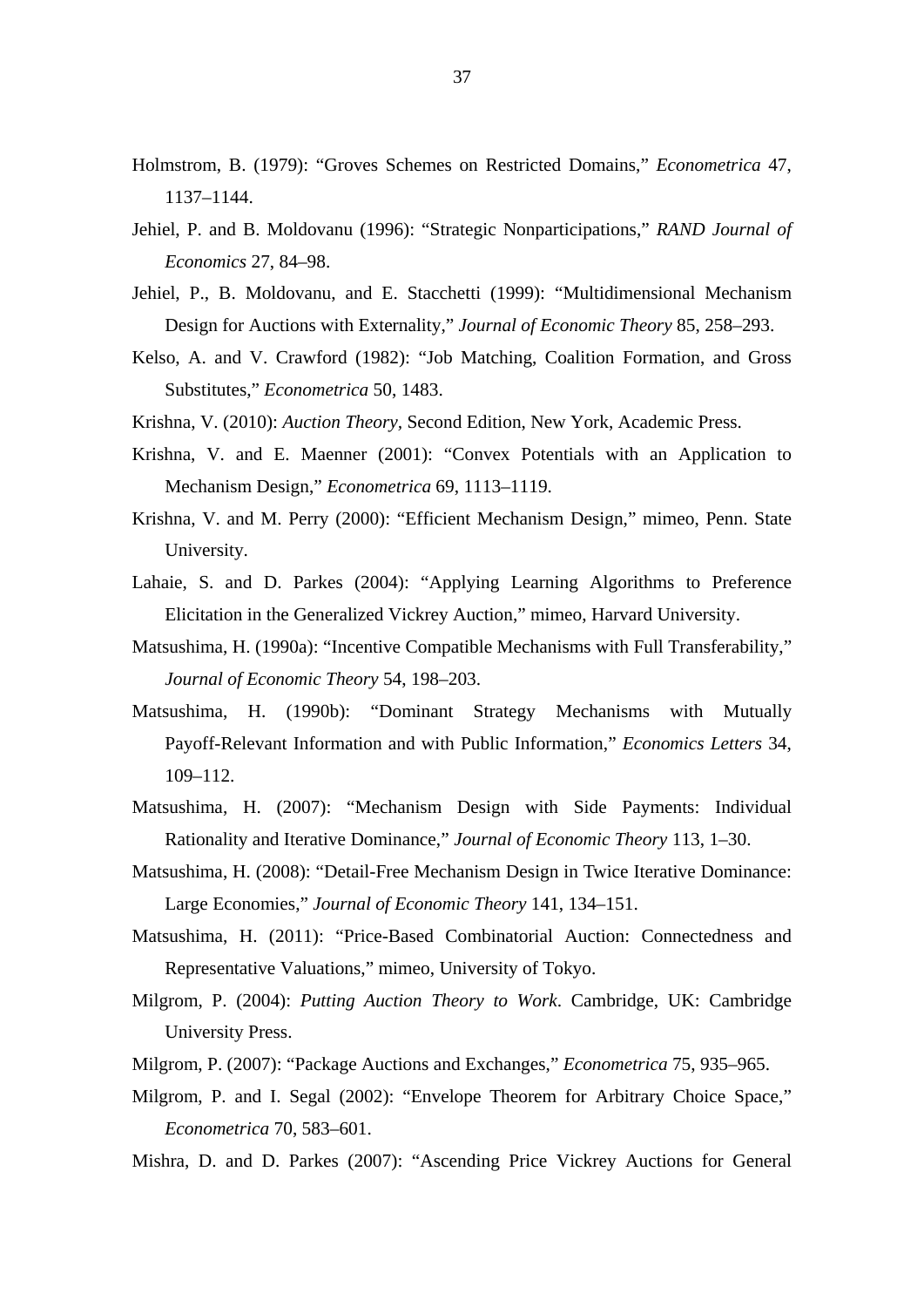Valuations," *Journal of Economic Theory* 132, 335–366.

- Myerson, R. (1981): "Optimal Auction Design," *Mathematics of Operations Research* 6, 58–73.
- Myerson, R. and M. Satterthwaite (1983): "Efficient Mechanisms for Bilateral Trading," *Journal of Economic Theory* 29, 265–281.
- Parkes, D. (2006): "Iterative Combinatorial Auctions," in *Combinatorial Auctions*, ed. by P. Cramton, Y. Shoham, and R. Steinberg. MIT Press.
- Parkes, D., J. Kalagnanam, and M. Eso (2002): "Achieving Budget-Balance with Vickrey-Based Payment Schemes in Exchanges," in *Proceedings of the Seventeenth International Joint Conference on Artificial Intelligence*. San Mateo, CA: Morgan Kaufmann, 1161–1168.
- Parkes, D. and S. Singh (2003): "An MDP-Based Approach to Online Mechanism Design," in *Proceedings of the 17<sup>th</sup> Annual Conference on Neural Information Processing Systems (NIPS '03)*.
- Parkes, D. and L. Ungar (2002): "An Ascending-Price Generalized Vickrey Auction," mimeo, Harvard University.
- Rassenti, S., R. Bulfin, and V. Smith (1982): A Combinatorial Auction Mechanism for Airport Time Slot Allocation," *Bell Journal of Economics* 13, 402–417
- Pavan, A., I. Segal, and J. Toikka (2011): "Dynamic Mechanism Design: Incentive Compatibility, Profit Maximization, and Information Disclosure," Stanford University.
- Riley, J. and W. Samuelson (1981): "Optimal Auction," *American Economic Review* 71, 381–392.
- Rochet, J. and L. Stole (2003): "The Economics of Multidimensional Screening," in *Advances in Economics and Econometrics: Theory and Applications, Eighth World Congress,* ed. by M. Dewatripont, L. Hansen, and S. Turnovsky, Cambridge University Press: Cambridge.
- Rothkopf, M., T. Teisberg, and E. Kahn (1990): "Why Are Vickrey Auctions Rare?" *Journal of Political Economy* 98, 94–109.
- Segal, I. (2006): "Communication in Economic Mechanisms," in *Advances in Economics and Econometrics: Theory and Applications, Ninth World Congress, Vol. 1*, ed. by R. Blundell, W. Newey, and T. Persson, Cambridge University Press: